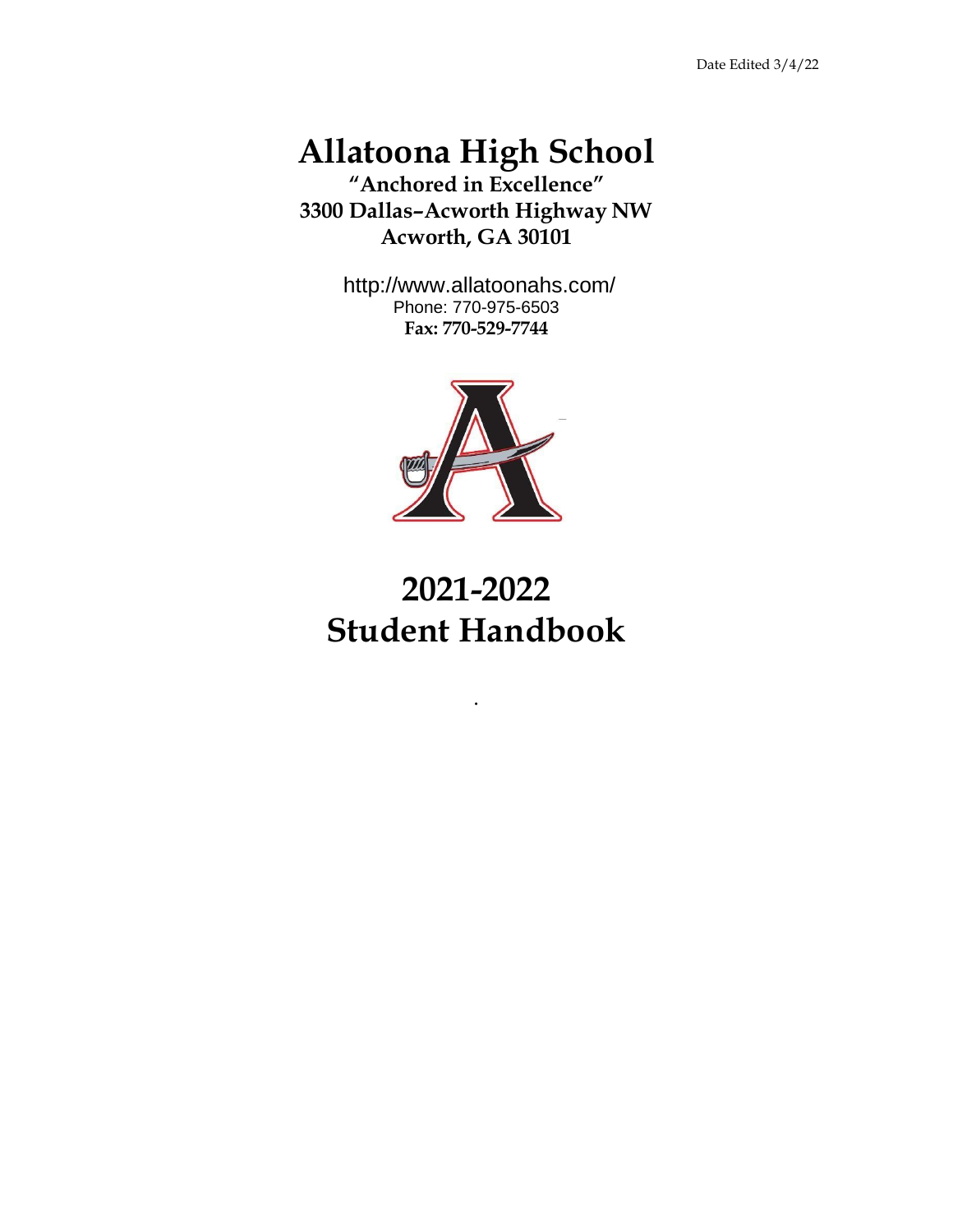# <span id="page-1-0"></span>FROM THE ADMINISTRATION

Dear Buccaneer Students,

We encourage you to make the most of this year by taking advantage of the many available opportunities. Our school motto is "Anchored in Excellence" and we want you to apply this to everything you do. Strive to be the best, and make high school one of the best times of your life.

<span id="page-1-1"></span>ADMINISTRATION Mrs. Candace Wilkes **Principal**<br>
Mrs. Amie Howard **Assistant** Assistant Principal & Athletic Director Mr. Christian Barnes **Assistant Principal** Dr. Jason Faklaris **Assistant Principal** Mrs. Carrie O'Connor **Assistant Principal** Mrs. Alycia Williams Services and Support Administrator

# ABOUT THE HANDBOOK

The Allatoona Student Handbook is designed to be an information source for students and parents. Students are responsible for knowing and following the rules and procedures contained in this handbook. All information contained in this handbook is subject to modification with regards to policy and procedures adopted by the Cobb County Board of Education or the Allatoona High School staff. During the first week of school, students may be given additional Cobb County School System policies and Allatoona High School policies. The information given to students during the first week of school is considered part of this handbook. For additional information on the district policies, please go to [http://www.cobbk12.org](http://www.cobbk12.org/)

The Cobb County Public Schools shall maintain their educational programs in compliance with all laws relating to non-discrimination. Procedures shall be established, and personnel appointed within the school system to deal with student, parent, and employee concerns relative to requirement of non-discrimination. (Admin Rule JAA-R)

No person shall be discriminated against because of race, creed, national origin, religion, sex, age, or disability. Concerns may be directed to the proper authority at the CCSD. Questions concerning policies and practices of an individual school may be addressed to the building principal or to the CCSD, 514 Glover Street, Marietta, GA 30060.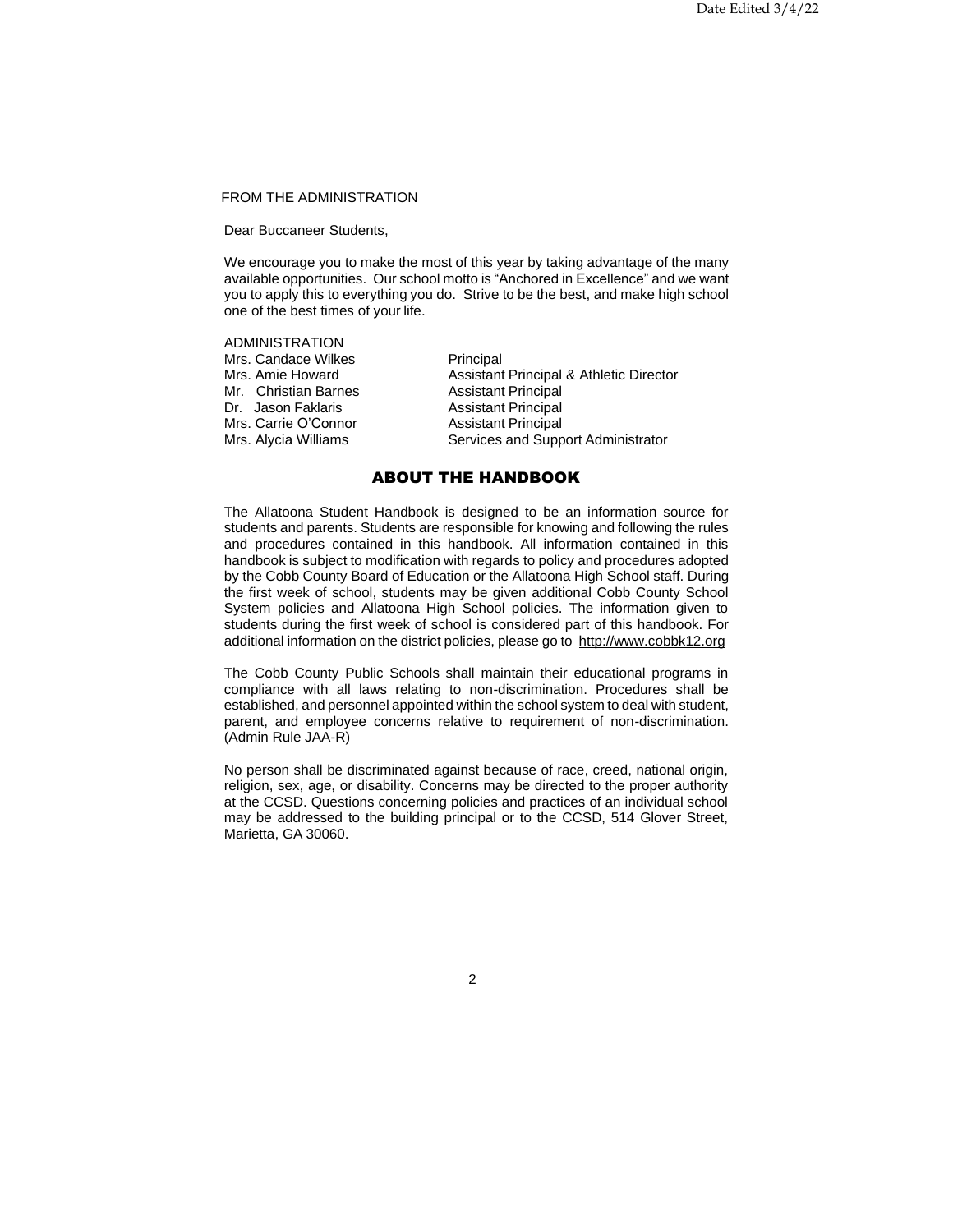| <b>Contents</b>    |    |
|--------------------|----|
|                    |    |
|                    |    |
|                    |    |
|                    |    |
|                    |    |
|                    |    |
|                    |    |
|                    |    |
|                    |    |
|                    |    |
|                    |    |
|                    |    |
|                    |    |
|                    |    |
|                    |    |
|                    |    |
|                    |    |
|                    |    |
|                    |    |
|                    |    |
|                    |    |
|                    |    |
|                    |    |
|                    |    |
| <b>DISCIPI INF</b> | 12 |
|                    |    |
|                    |    |
|                    |    |
|                    |    |
|                    |    |

 $\mathbf{3}$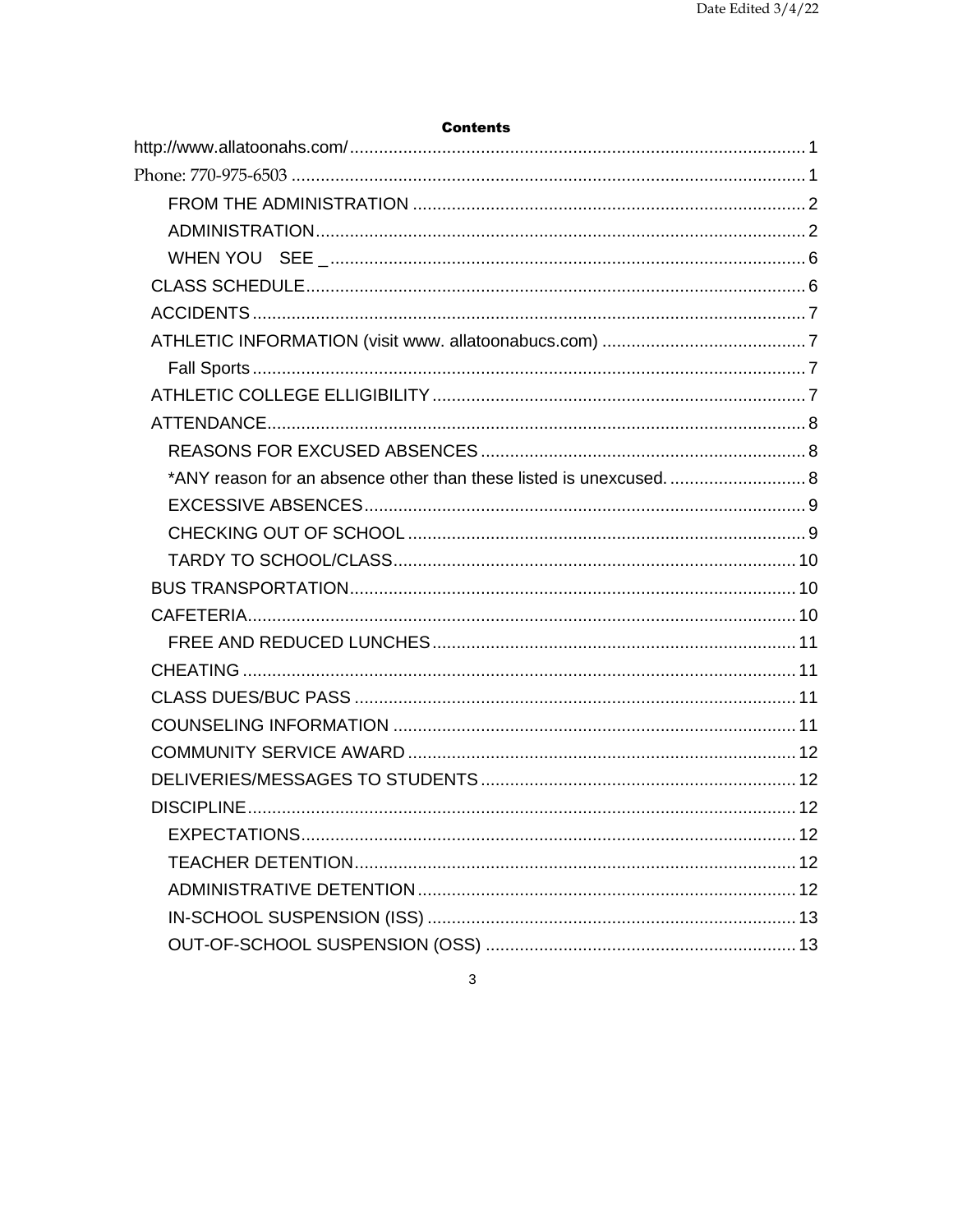| The school day officially begins for a student when he/she arrives on campus. The<br>building will be open by 7:15 a.m. for students who need to arrive early. Students must<br>report directly to and remain in the cafeteria, media center, teacher tutoring until the 8:00<br>bell rings. If students arrive early to see a teacher (i.e. detention, make-up work, extra<br>help), they must obtain a pass prior to arrival at school for their destination. A teacher,<br>coach, or sponsor must always accompany students during any after-hour or weekend<br>event. Students should not attempt to gain access to Allatoona High School after normal<br>school hours or on weekends. The building is protected by a burglar alarm system, and<br>any attempt to gain entry will result in the alarm being activated. Cobb County Police treat |  |
|-----------------------------------------------------------------------------------------------------------------------------------------------------------------------------------------------------------------------------------------------------------------------------------------------------------------------------------------------------------------------------------------------------------------------------------------------------------------------------------------------------------------------------------------------------------------------------------------------------------------------------------------------------------------------------------------------------------------------------------------------------------------------------------------------------------------------------------------------------|--|
|                                                                                                                                                                                                                                                                                                                                                                                                                                                                                                                                                                                                                                                                                                                                                                                                                                                     |  |
|                                                                                                                                                                                                                                                                                                                                                                                                                                                                                                                                                                                                                                                                                                                                                                                                                                                     |  |
|                                                                                                                                                                                                                                                                                                                                                                                                                                                                                                                                                                                                                                                                                                                                                                                                                                                     |  |
| Seniors must meet all financial obligations prior to participating in graduation practice                                                                                                                                                                                                                                                                                                                                                                                                                                                                                                                                                                                                                                                                                                                                                           |  |
|                                                                                                                                                                                                                                                                                                                                                                                                                                                                                                                                                                                                                                                                                                                                                                                                                                                     |  |
|                                                                                                                                                                                                                                                                                                                                                                                                                                                                                                                                                                                                                                                                                                                                                                                                                                                     |  |
|                                                                                                                                                                                                                                                                                                                                                                                                                                                                                                                                                                                                                                                                                                                                                                                                                                                     |  |
|                                                                                                                                                                                                                                                                                                                                                                                                                                                                                                                                                                                                                                                                                                                                                                                                                                                     |  |
|                                                                                                                                                                                                                                                                                                                                                                                                                                                                                                                                                                                                                                                                                                                                                                                                                                                     |  |
|                                                                                                                                                                                                                                                                                                                                                                                                                                                                                                                                                                                                                                                                                                                                                                                                                                                     |  |
|                                                                                                                                                                                                                                                                                                                                                                                                                                                                                                                                                                                                                                                                                                                                                                                                                                                     |  |
|                                                                                                                                                                                                                                                                                                                                                                                                                                                                                                                                                                                                                                                                                                                                                                                                                                                     |  |
|                                                                                                                                                                                                                                                                                                                                                                                                                                                                                                                                                                                                                                                                                                                                                                                                                                                     |  |
|                                                                                                                                                                                                                                                                                                                                                                                                                                                                                                                                                                                                                                                                                                                                                                                                                                                     |  |
|                                                                                                                                                                                                                                                                                                                                                                                                                                                                                                                                                                                                                                                                                                                                                                                                                                                     |  |
|                                                                                                                                                                                                                                                                                                                                                                                                                                                                                                                                                                                                                                                                                                                                                                                                                                                     |  |
|                                                                                                                                                                                                                                                                                                                                                                                                                                                                                                                                                                                                                                                                                                                                                                                                                                                     |  |
|                                                                                                                                                                                                                                                                                                                                                                                                                                                                                                                                                                                                                                                                                                                                                                                                                                                     |  |
|                                                                                                                                                                                                                                                                                                                                                                                                                                                                                                                                                                                                                                                                                                                                                                                                                                                     |  |
|                                                                                                                                                                                                                                                                                                                                                                                                                                                                                                                                                                                                                                                                                                                                                                                                                                                     |  |
| $\overline{4}$                                                                                                                                                                                                                                                                                                                                                                                                                                                                                                                                                                                                                                                                                                                                                                                                                                      |  |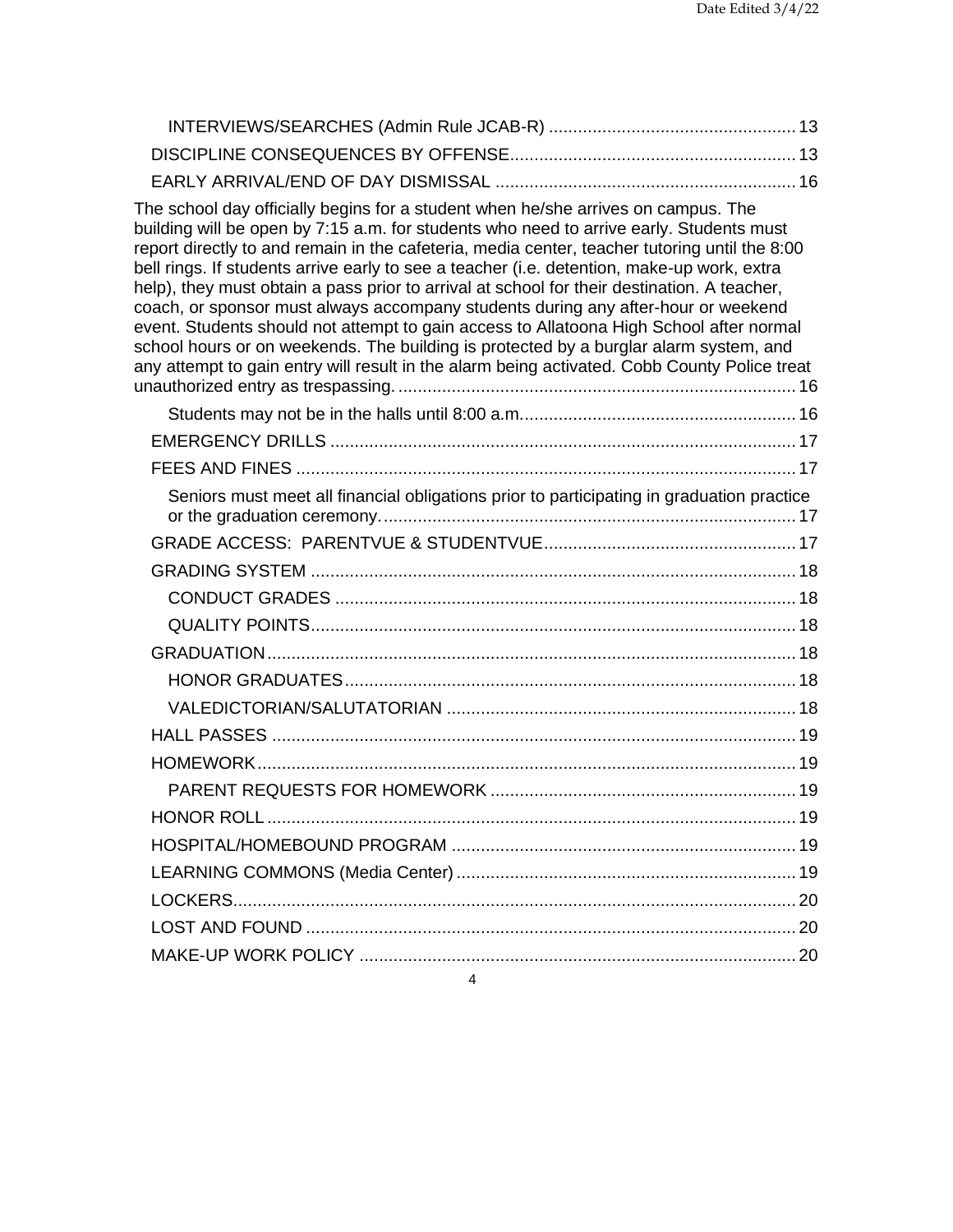| PRESCRIPTION MEDICATION AT SCHOOL (Admin Rule JGCD-R)  21                        |  |
|----------------------------------------------------------------------------------|--|
| OVER-THE-COUNTER (OTC) MEDICINE (Admin Rule JGCD-R)  21                          |  |
|                                                                                  |  |
|                                                                                  |  |
|                                                                                  |  |
|                                                                                  |  |
|                                                                                  |  |
|                                                                                  |  |
|                                                                                  |  |
| Schedule Changes will be made during the first ten days of each semester for the |  |
|                                                                                  |  |
|                                                                                  |  |
|                                                                                  |  |
|                                                                                  |  |
|                                                                                  |  |
|                                                                                  |  |
|                                                                                  |  |
|                                                                                  |  |
|                                                                                  |  |
|                                                                                  |  |
|                                                                                  |  |

# $\overline{5}$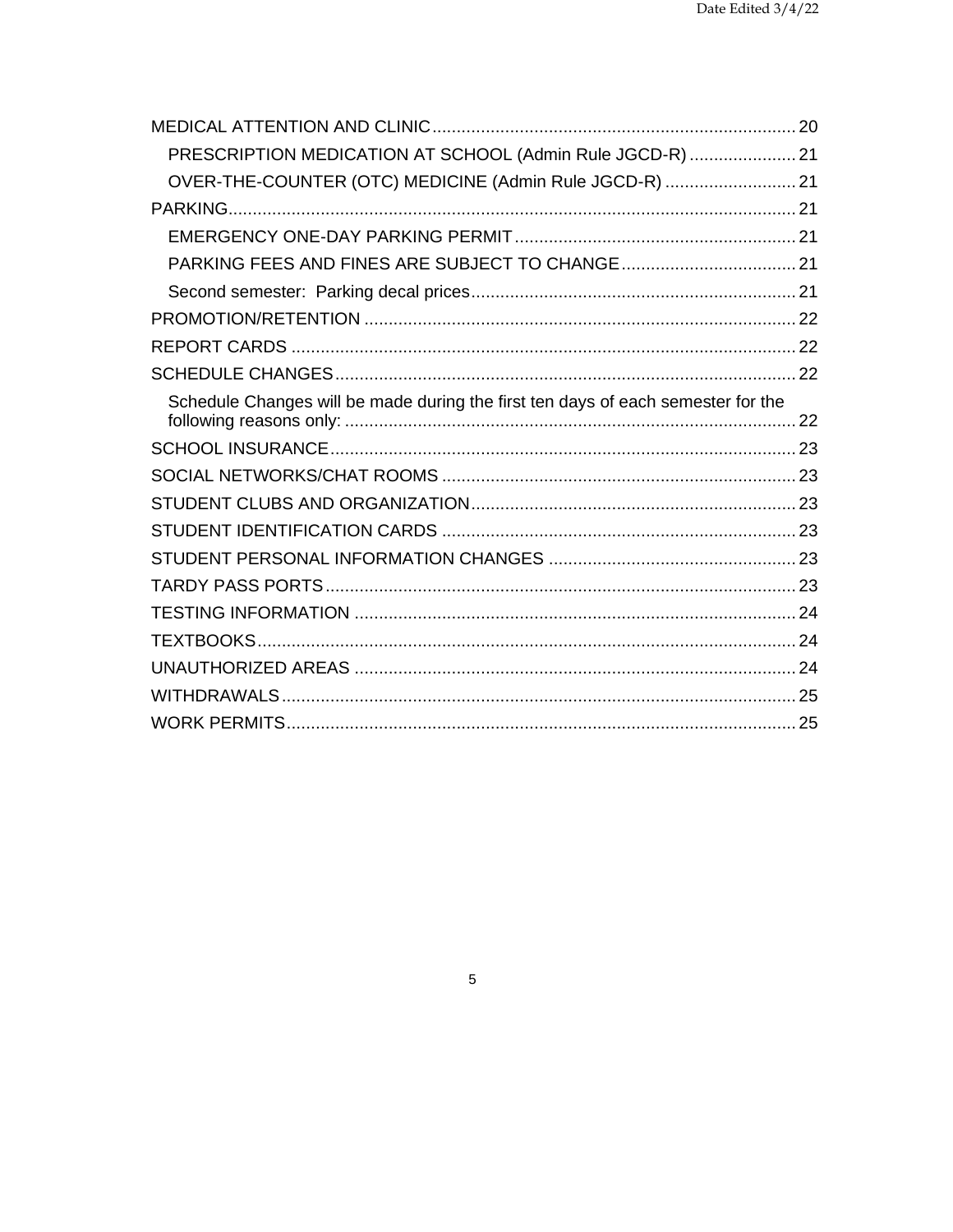<span id="page-5-0"></span>

| <b>WHEN YOU</b>                 | SEE                   |
|---------------------------------|-----------------------|
| -are late to school             | - Attendance Office   |
| -are late to class              | -Tardy Pass Port      |
| -are sick                       | -Clinic in 2203       |
| -are leaving early              | -Attendance Office    |
| -have been absent               | -Attendance Office    |
| -need a transcript              | -Counseling Office    |
| -are withdrawing                | -Counseling Office    |
| -have a question about college  | -Career Center        |
| -change your address/telephone  | -Counseling Office    |
| -apply for free/reduced lunch   | -Manager in Cafeteria |
| -have locker & locker problems  | -Admin 4              |
| -have lost something            | -Main Office          |
| -need a visitor's pass          | -Main Office          |
| -need Certificate of Enrollment | -Attendance Office    |
| -have schedule questions        | -Your Counselor       |
| -need a work permit             | -Front Office         |
| -Parking                        | -Admin 2              |

# CLASS SCHEDULE

<span id="page-5-1"></span>

|                       | Homeroom     |                |      |
|-----------------------|--------------|----------------|------|
| 1 <sup>st</sup> Sem   | <b>Class</b> | <b>Teacher</b> | Room |
| 1 <sup>st</sup> Block |              |                |      |
| 2 <sup>nd</sup> Block |              |                |      |
| 3rd Block             |              |                |      |
| 4 <sup>th</sup> Block |              |                |      |
|                       |              |                |      |
| $2nd$ Sem             | <b>Class</b> | <b>Teacher</b> | Room |
| 1 <sup>st</sup> Block |              |                |      |
| 2 <sup>nd</sup> Block |              |                |      |
| 3 <sup>rd</sup> Block |              |                |      |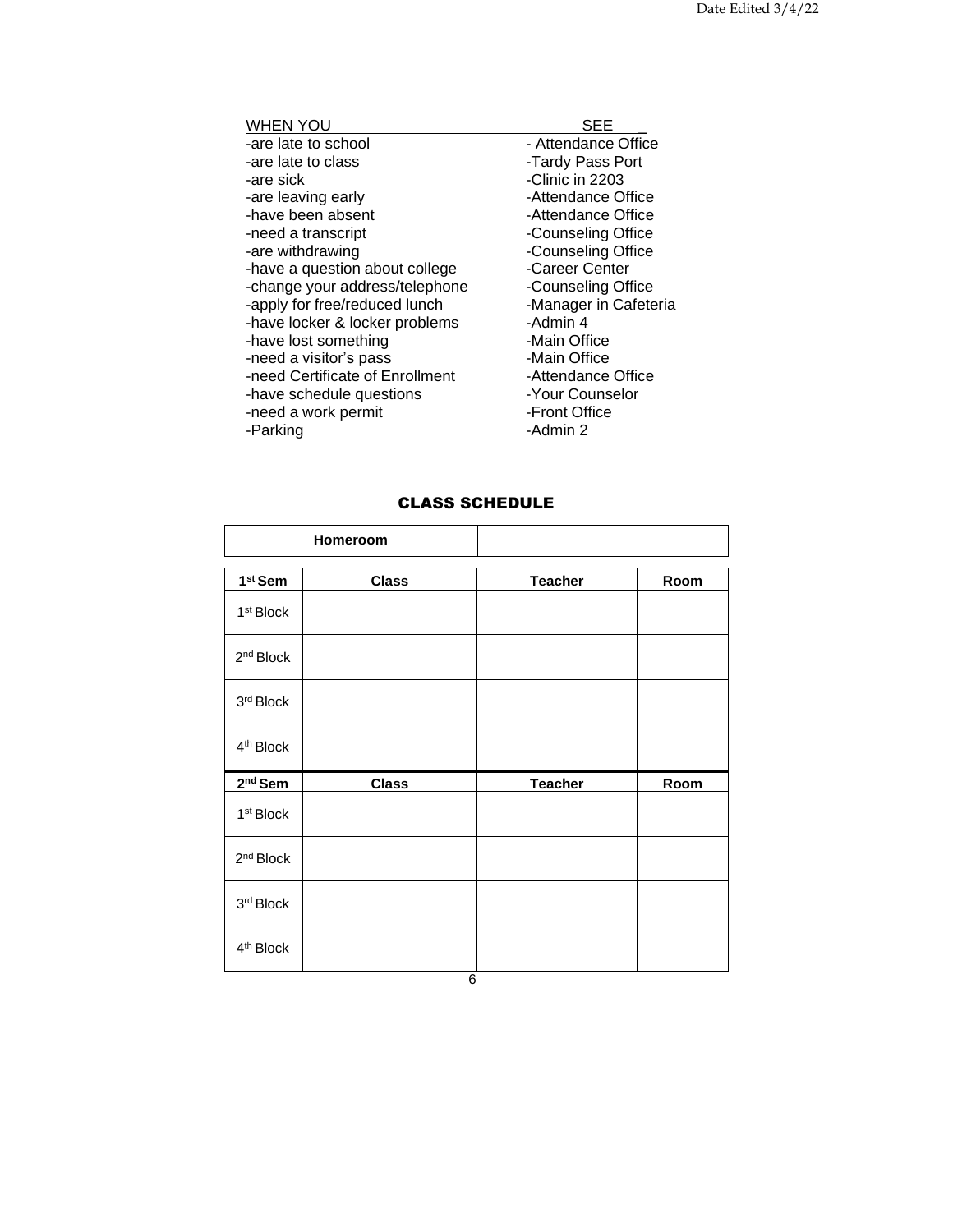# ACCIDENTS

<span id="page-6-0"></span>All accidents resulting in an injury to a student on the school campus or at a schoolsponsored activity should be reported immediately to an administrator.

# <span id="page-6-1"></span>ATHLETIC INFORMATION (visit www. allatoonabucs.com)

<span id="page-6-2"></span>

| Athletic Director - Amie Howard       |                      | Athletic Trainer - Derek Sobczak |
|---------------------------------------|----------------------|----------------------------------|
|                                       | <b>Fall Sports</b>   |                                  |
| Football -Gary Varner                 |                      | Cheerleading - Anette Gratzer    |
| Cross Country - Patrick Parsons       |                      | Volleyball - Joseph Soley        |
| Fast Pitch Softball - Brad Strickland |                      |                                  |
| G. Flag Football - Jordan Davis       |                      |                                  |
|                                       | <b>Winter Sports</b> |                                  |
| B. Basketball - Chad Phillips         |                      | G. Basketball - James Bouyer     |
| Dance team - Brittney Mallard         |                      | Wrestling - Kyle Norred          |
| Swimming - Michaela Norman            |                      |                                  |
|                                       |                      |                                  |
| B. Golf – Joe Lanier                  | <b>Spring Sports</b> | G. Golf - Johnny Tilton          |
| B. Soccer – Erik Fridborg             |                      | G. Soccer - Troy Petersen        |
| B. Lacrosse – Jonathan Wishon         |                      | G. Lacrosse - Rebecca Jaunais    |
| B. Tennis – Raef Williams             |                      | G. Tennis - Joe Soley            |
| B. Track – Patrick Parsons            |                      | G.Track - Philip Adams           |
|                                       |                      |                                  |

# ATHLETIC COLLEGE ELLIGIBILITY

<span id="page-6-3"></span>Students who wish to play sports on the collegiate level must maintain a certain grade point average in their core classes, as well as make a qualifying score on either the SAT or ACT. Additional information can be found at www.allatoonsbucs.com/recruiting.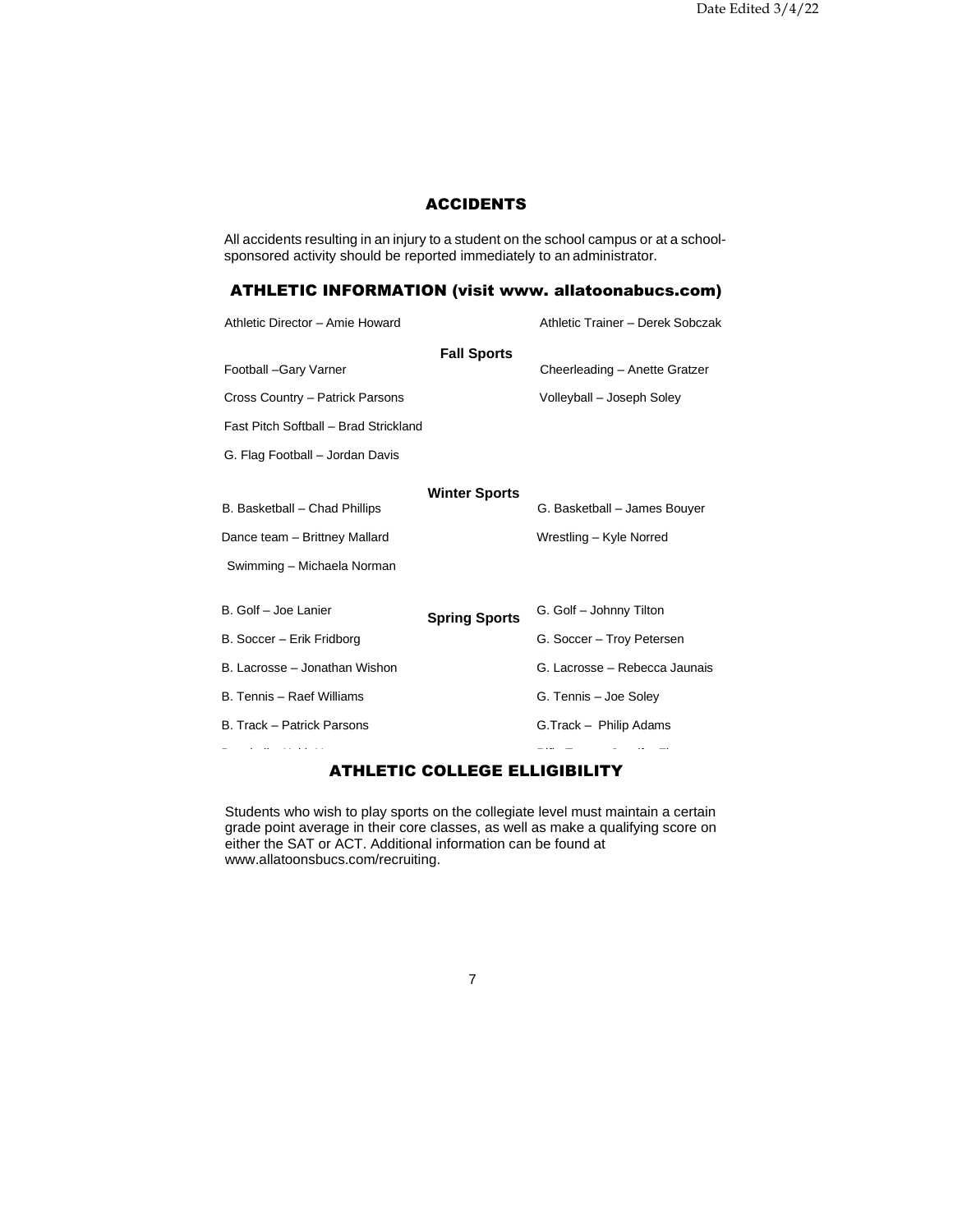#### ATTENDANCE

(FAX 770-529-4104)

<span id="page-7-0"></span>Attendance is recorded for every class. Students who arrive late to school must report to the attendance office to sign-in. Failure to sign in or out properly through the attendance office will result in an administrative referral. When a student is absent, he/she must bring a written statement from his/her parent or guardian **stating the SPECIFIC reason** he/she was absent. In order for proper coding, third party excuse notes are required. The written statement from the parent or the 3rd party note should be given to the attendance clerk the first day back at school. Failure to present an excuse within three days from the absence, will result in the absence being marked unexcused. The attendance clerk may ask for other documentation to verify absences, particularly when more than three (3) absences have been accumulated during the semester.

# <span id="page-7-1"></span>**REASONS FOR EXCUSED ABSENCES**

Absences considered excused in accordance with state attendance rule 160-5-1- 10 and O.C.G.A 20-2-690.1:

- **1.** When personally ill and when attendance in school would endanger their health or the health of others.
- **2.** When, in their immediate family, there is a serious illness or death which would reasonably necessitate absence from school. Immediate family is defined as mother, father, siblings, grandparents, step-parents, or legal guardian.
- **3.** Observing religious holidays, necessitating absence from school.
- **4.** When mandated by order of governmental agencies (examples: pre-induction physical examination for service in the armed forces or a courtorder).
- **5.** Children may be excused from school attendance when prevented from such attendance due to conditions rendering school attendance impossible or hazardous to their health or safety.
- **6.** Children who attend court proceedings relating to their foster care or who are serving as Pages in the Georgia General Assembly shall be credited as present by the school for days or class periods missed from school for this purpose. A student in foster care means a student who is in a foster home or otherwise in the foster care system under the Division of Family and Children Services of the Department of Human Services.
- **7.** A student may be granted an excused absence not to exceed one day in order to register to vote or to vote in a public election.
- **8.** A student whose parent/guardian is in military service in the armed forces of the United States or the National Guard, and such parent/guardian has been called to duty for or is on leave from overseas deployment to a combat zone or combat support posting, shall be granted excused absences, up to a maximum of five (5) school days per school year, for the day or days missed from school to visit with his/her parent/guardian prior to such parent/guardian's deployment or during such parent/guardian's leave.

<span id="page-7-2"></span>**\*ANY reason for an absence other than these listed is unexcused.**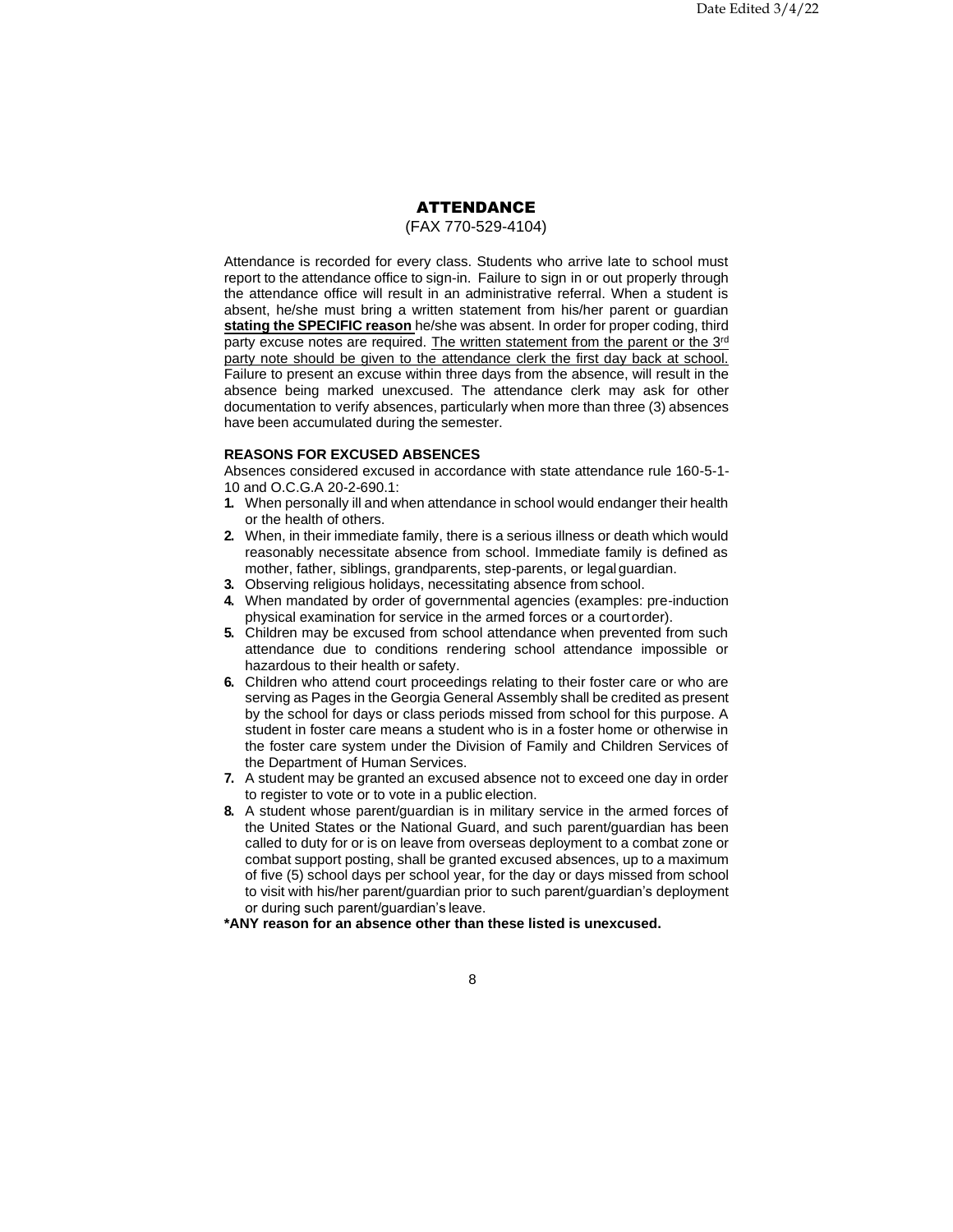# **ABSENCES FOR COLLEGE VISITS**

Students are allowed 3 official excused college visits during their high school career. Documentation from the school or university must be provided to the attendance office upon return of thevisit.

### **TARDY TIMING RULES**

If a student is tardy to school/tardy to class they must arrive for **50% - 1 minute of instructional time** (lunch is not included) to be counted present in the class.

**Regular Bell Schedule Halfway Times** 1 st Period – 9:20

2 nd Period – 11:00 Buc Block - 3<sup>rd</sup> Period A Lunch –  $1:04$  $B$  Lunch – 1:04 C Lunch – 12:38 D Lunch – 12:38 4 th Period – 2:43

### <span id="page-8-0"></span>**EXCESSIVE ABSENCES**

(Cobb County Administrative Rule JB-5 Attendance Protocol) The primary goal of this attendance protocol is to address unexcused absences for students ages six to fifteen.

**Three (3) unexcused absences:** Teachers will communicate with parents regarding student attendance via e-mail, phone, parent conference or postcard. Documentation should be kept by teachers throughout the school year.

**Five (5) unexcused absences:** Each school will utilize In-touch generated contact through one of the following: Telephone call, letter, and/or email.

**Seven (7) unexcused absences:** A School Social Work referral is generated by principal or principal designee listing specific school-based interventions (telephone calls, letters, conferences, etc) that have occurred prior to the referral.

#### \*\*\***After the 7th absences (excused or unexcused) the student forfeits the ability to utilize the Course Extension make up**. \*\*\*

**Ten (10) or more unexcused absences:** Students and/or parents will be subject to a referral(s) to juvenile court, magistrate court and/or Department of Family and Children Services for truancy and/or educational neglect. Detailed information pertaining to the student, local school and school social work interventions will be necessary when filing a Complaint with DFCS, Juvenile and/or Magistrate Court. **Excessive Absences (excused or unexcused):** At the discretion of local school administration, a referral to the School Social Worker can be made at any time it is deemed appropriate for excessive excused/unexcused absences. Previous years' attendance records may be taken into consideration when making a referral.

## <span id="page-8-1"></span>**CHECKING OUT OF SCHOOL**

student will be leaving. We do not check out any students over the phone. All Written permission is mandatory to check out any student, regardless of age or how the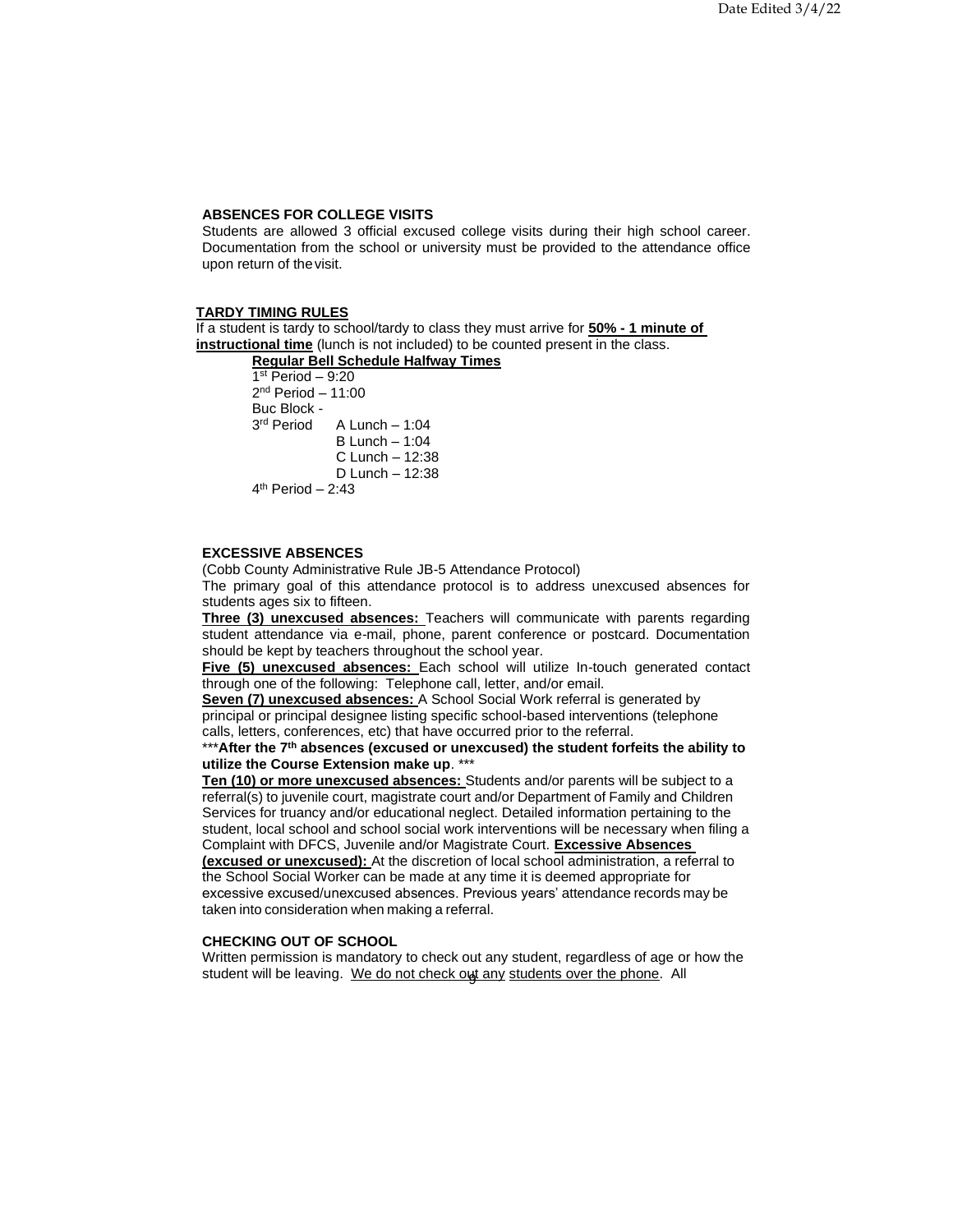correspondence should arrive in the attendance office **as the student arrives or at least 1 hour** before the desired checkout time to allow time for processing. Student will be given a pass to check out on the laptops in the Attendance Office and then allowed to leave campus. No checkouts are allowed after 3:15. All notes should always include: First and Last Name of the Student, Best Phone Number to Validate the Note, Time you want the Student to Leave Class and First and Last Name or Signature of the Parent/Guardian.

**If the parent or guardian cannot be reached, the student may not leave.** If a student leaves after we inform him/her that we cannot verify the early dismissal, it will be treated as "leaving campus without permission" and disciplinary action will be taken.

**PRE-ARRANGED CHECKOUT METHOD** is encouraged for all scheduled appointments: Email – [Theresa.bennett@cobbk12.org](mailto:Theresa.bennett@cobbk12.org) – and you will receive a reply for validation Handwritten Note – you will receive a phone call for validation Fax – 770-529-4104 – you will receive a phone call for validation

**Always allow 1 hour processing time.**

# **WALK-IN CHECKOUT METHOD:**

Parent/Guardian/Contact will come in to the attendance office, show ID and student will be called up to check out on the laptop in the attendance office.

## <span id="page-9-0"></span>**TARDY TO SCHOOL/CLASS**

**Students who are tardy to school or arrive late must report to the Attendance Office to sign in**. Students are expected to be in their classes or homeroom before the tardy bell rings. When the tardy bell rings, teachers should close their doors and not admit students until they get a tardy pass. **Students who are tardy to class** must go immediately to the nearest **Tardy Pass Port** station, scan their student ID, and receive a tardy pass for class. Tardies to school and class are cumulative each semester, and students receive consequences for excessive tardies. Students who are tardy more than ten (10) minutes are considered skipping class.

# BUS TRANSPORTATION

<span id="page-9-1"></span>The Cobb County School District provides transportation for all students to their zoned school. Students are on "school property" when they arrive at their bus stop. Students must abide by the CCSD student code of conduct (Admin Rule JCDA-R High) while at the bus stop and while riding the bus. Riding the bus is a privilege and can be revoked.

# **BUS TRANSPORTATION**

Bus Pass Procedures

Students needing to ride a bus that is not their assigned bus, must bring a parent note to the Attendance Office upon arrival to school. The note must include: First and Last Name of the Student making the change, First and Last Name of the Parent/Guardian, Best Phone # to be reached during the day, First and Last Name of the Student they will be riding home with, and Bus/Lane #.

Bus Pass will be delivered to the student making the change during 4<sup>th</sup> period

# CAFETERIA

<span id="page-9-2"></span>outside food. Outside food deliveries are not allowed. Lunch is served in the cafeteria during  $3<sup>rd</sup>$  block. Students have 25 minutes to eat lunch during one of four lunch periods. Classes will not be interrupted to deliver lunch money or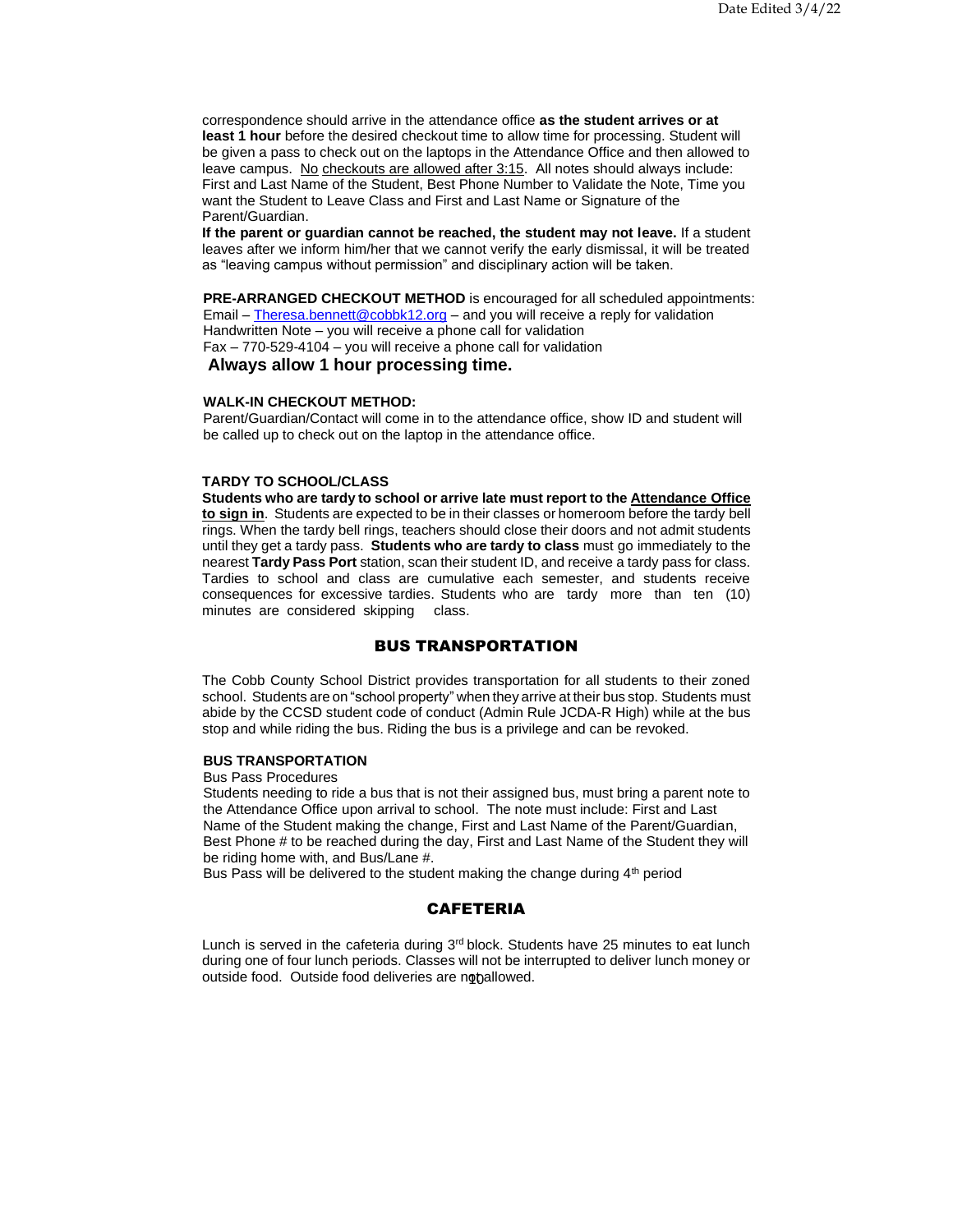- Students are expected to pick up after themselves and behave appropriately in the cafeteria.
- Students must be on time to lunch as they would for any other class and avoid disrupting other classes while in the hallways.
- Throwing food or other items in the cafeteria will not be tolerated and will result in disciplinary consequences which may include out-of-school suspension.
- Students must have a pass from a staff member in advance in order to go to a classroom, the media center, or career center during lunch.

#### <span id="page-10-0"></span>**FREE AND REDUCED LUNCHES**

<span id="page-10-1"></span>Applications for free and reduced-priced lunches are accepted any time during the year. Applications are available through the cafeteriamanager.

# CHEATING

The following are in violation of academic integrity in any evaluation situation (homework, quizzes, tests, presentations, labs, etc.) and will be appropriately disciplined:

- taking and/or using unauthorized information of any form into a test situation;
- plagiarism using the ideas or words of others without proper documentation;
- copying or attempting to copy the work of others;
- providing test information to another;
- being in possession of a test, grading key, or teacher text or manual;
- selling or buying one's own work or another person's work;
- communicating (talking, writing notes, etc.) without permission during an assessment;
- being in possession of another student's work and/or computer files;
- allowing another student to use or copy one's files;
- printing the work of another and submitting it as one's own;
- submittal of second party and/or internet work as one's own; including the use of online translator.
- sharing a computer password when using a computer system to complete online work; attempting/taking pictures of assessments/student work for your own use or to distribute to others.

# CLASS DUES/BUC PASS

<span id="page-10-2"></span>Class dues and an all-access pass for school extra-curricular activities (Buc Pass) can be purchased for \$185 for all grade levels. Class dues can be purchased through August 12<sup>th</sup>.

Payment can be made by cash, check made payable to Allatoona High School or via MY Payment PLUS

Class dues are collected to help defray costs of class tee-shirts and class activities such as dances, homecoming, prom, and assemblies. It is important that dues be paid on time so that planning for these activities can be done. If you have any questions, please see one of the class officers or your homeroom teacher.

# COUNSELING INFORMATION

<span id="page-10-3"></span>11 The Allatoona High School Counseling office is located in the front of the building, across the hall from the main office and is designed to help students focus on their academic, personal, and career development.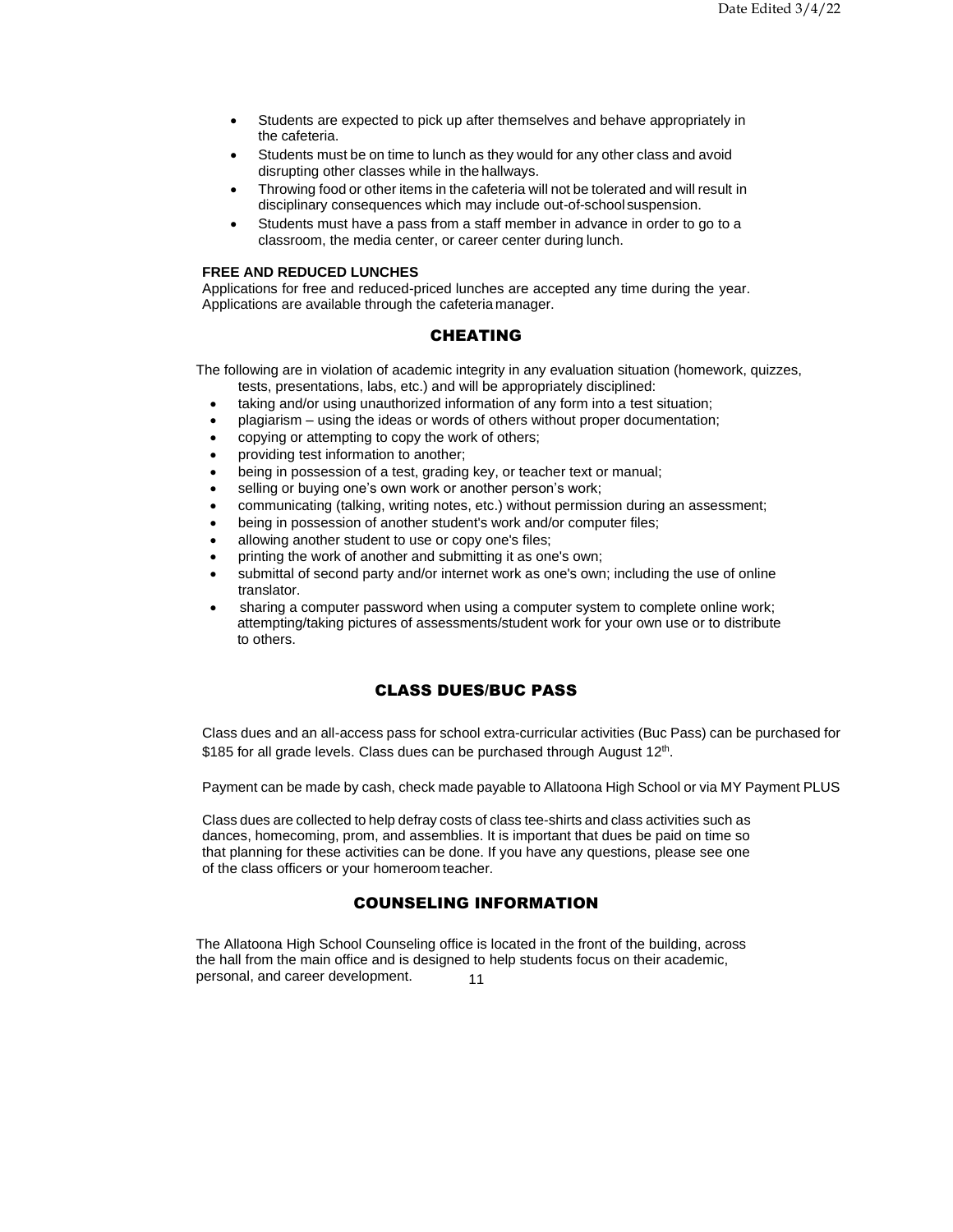# COMMUNITY SERVICE AWARD

<span id="page-11-0"></span>Please refer to our website http://www.allatoonahs.com/ for information.

# CONFERENCES PARENT/TEACHER

All parent/teacher conferences are scheduled through the school counseling office. Please understand that teachers must be provided at least 48 hours' notice prior to a conference. A counselor will be present at and facilitate all parent/teacher conferences. Conferences begin at 7:45am, and teachers should be dismissed no later than 8:15am. The student should attend all scheduled parent/teacher conferences.

# DELIVERIES/MESSAGES TO STUDENTS

<span id="page-11-1"></span>All deliveries must be school related and delivered by a parent or guardian. Deliveries such as flowers, balloons and presents will not be accepted. In addition, we ask that no outside food and drinks be delivered for students. Students will be called to the front office to pick up deliveries during class changes only. Only emergency messages from a parent will be delivered to students during school hours. Emergency messages generally will be limited to notification of death, serious illness or disaster in the family, or medical appointments that have been unexpectedly changed.

# DISCIPLINE

<span id="page-11-2"></span>The Cobb County School District Manual of Administrative Rules will be included in a 2021-22 Parent Information Guide will be made available to each student online along with the student handbook. Students and parents are encouraged to read this information carefully. Further information may be obtained at **[www.cobbk12.org.](http://www.cobbk12.org/)**

#### <span id="page-11-3"></span>**EXPECTATIONS**

- Be respectful and treat others the way you want to be treated.
- Profanity, inappropriate displays of affection, and disruptions are not acceptable behaviors on campus or during school activities.
- Be on time to class and to lunch.
- Have your student ID at all times.
- Take care of your textbooks and other school property. Marking on books, desks, and walls shows a lack of respect for property.
- You are responsible for repairs to any damaged property.
- Get permission when you need to see the counselor, visit the media center, or use the restroom.

# <span id="page-11-4"></span>**TEACHER DETENTION**

Teachers assign detention for violations of classroom rules. Teacher detention is served before or after school. It is the student's responsibility to find out when/where the detention must be served. **Failure to serve detention will result in a discipline referral.**

## <span id="page-11-5"></span>**ADMINISTRATIVE DETENTION**

Administrative Detention is a detention that will take place after school hours and will be assigned for attendance related violations and other minor violations. Students will follow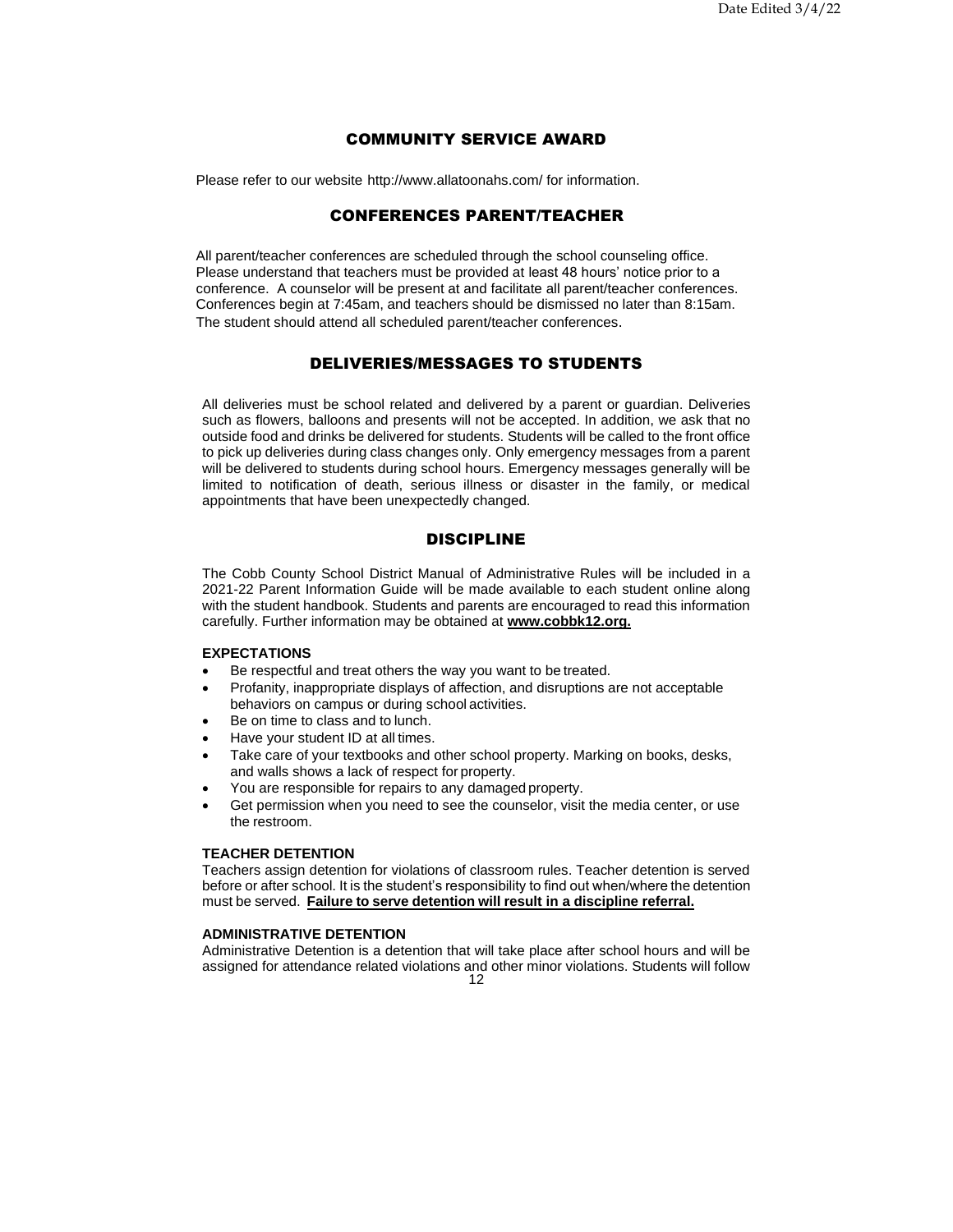the directions of school administration and will not be allowed to use electronic devices or sleep during Administrative Detention. **Failure to attend or late arrival to Administrative Detention will result in one day of In- School Suspension**.

## <span id="page-12-0"></span>**IN-SCHOOL SUSPENSION (ISS)**

Students who are assigned ISS must report to the ISS room (Room 2109) at the beginning of the school day and remain there the entire day. Students will receive their classwork/assignments from their regular teachers while in ISS. **Students are ineligible for extra-curricular activities, athletic practices, and games through the last full day of the ISS assignment.** Students will be given demerits for inappropriate behavior in ISS. Students who receive three (3) demerits in one day will be suspended Out-Of-School for the remainder of the assigned ISS days plus one additional day.

## <span id="page-12-1"></span>**OUT-OF-SCHOOL SUSPENSION (OSS)**

Severe behavior infractions may result in a student being suspended out of school. Certain behaviors always result in out of school suspension as listed in CCSD Administrative Rule JCDA-R (High) or local school policy. A suspended student will be allowed to make up any missed work, but **MAY NOT** participate in **ANY** school functions or be on school grounds during the suspension. Suspensions end when the student is readmitted to the classroom. (Example: If a student's last day of suspension is Friday, the student may not participate in any school activities until Monday.) When Long-Term Suspension (more than 10 days) or Expulsion is recommended by the school, a mandatory discipline hearing will be scheduled within the first ten (10) days of suspension.

#### <span id="page-12-2"></span>**INTERVIEWS/SEARCHES (Admin Rule JCAB-R)**

The principal or designee is authorized to conduct reasonable interrogations and interviews of students including the use of a metal detector in order to properly investigate and address student misconduct. The principal or designee has the authority to conduct inspections of students' school lockers, articles carried upon their persons, and vehicles. Principals or designees may interview, interrogate, or search students without prior notice or permission of parents/guardians.

## DISCIPLINE CONSEQUENCES BY OFFENSE

<span id="page-12-3"></span>Alcohol – Possession/Consumption

• 10 days OSS

**Note:** Distribution of Alcohol results in 10 days OSS and recommendation for expulsion Bus Misconduct

• Refer to CCSD Student Code of Conduct

**Cheating** 

- $\bullet$  1<sup>st</sup> offense Teacher notifies parent, zero, U in conduct and loss of final exam exemption eligibility in that class.
- Additional offenses Referral to Admin for Detention, ISS or OSS

Display of Affection (amorous kissing or inappropriate affection)

- 1<sup>st</sup> offense Administrative Conference/Parent Contact
- 2<sup>nd</sup> offense Administrative Detention
- $\bullet$  3<sup>rd</sup> offense 2-3 days ISS

Disruption of Class

- 1<sup>st</sup> offense Student placed in ISS for remainder of day Or for the next class
- $\bullet$  2<sup>nd</sup> offense 3 days ISS

 $\bullet$  3<sup>rd</sup> offense - 2 days OSS

Disruption of School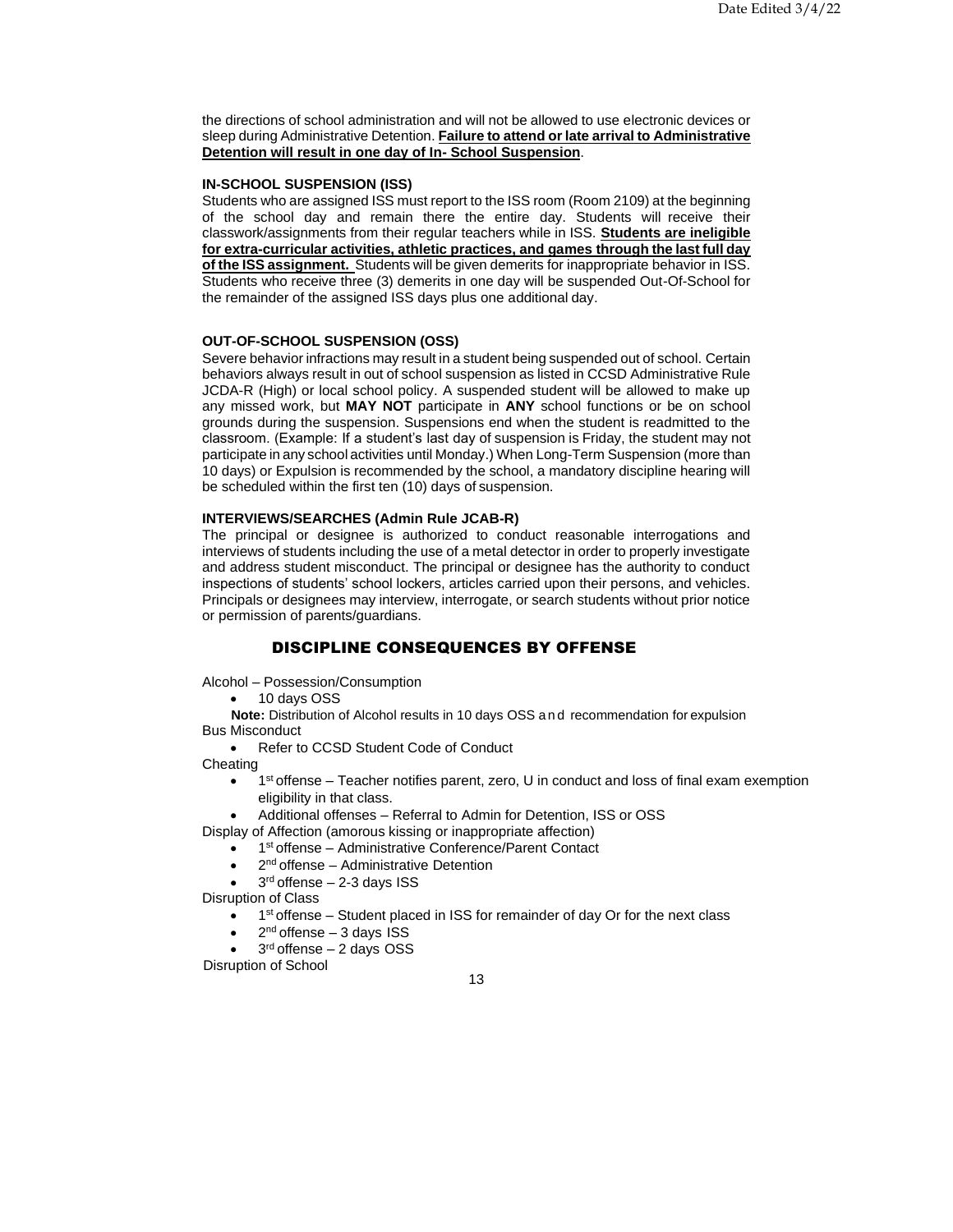• Refer to CCSD Student Code of Conduct

Dress Code

- 1<sup>st</sup> offense Phone call home/ISS until clothes are changed
- $\bullet$  2<sup>nd</sup> offense 1 day ISS
- $\bullet$  3<sup>rd</sup> offense 2 days ISS
- $\bullet$  4<sup>th</sup> offense 1 day OSS Drugs

(First Offense)

• 10 days OSS with recommendation for expulsion Drugs

(Second and subsequent offenses)

• 10 days OSS with recommendation for permanent expulsion

- Electronic Devices (cell phone, iPod, Apple Watches)
	- 1<sup>st</sup> offense Confiscation Administrative warning
	- $\bullet$  2<sup>nd</sup> offense 1 day ISS
	- 3<sup>rd</sup> offense 3 days ISS
	- $\bullet$  4<sup>th</sup> offense  $-$  2 days OSS

Failure to Identify Oneself

- $\bullet$  1<sup>st</sup> offense 2 days OSS
- $\bullet$  2<sup>nd</sup> offense 3 days OSS
- 3<sup>rd</sup> offense 5 days OSS
- 2 OSS

False Information/Forgery

- $\bullet$  1<sup>st</sup> offense 1 day ISS
- $\bullet$  2<sup>nd</sup> offense 2-3 days ISS
- $\bullet$  3<sup>rd</sup> offense 2-3 days OSS

Fighting

• 10 days OSS to maximum of expulsion and police charges. Gang Related Activity

• Refer to CCSD Student Code of Conduct

Horseplay / Rough Housing

- 1<sup>st</sup> offense Administrative Detention
- $\bullet$  2<sup>nd</sup> offense 2-3 days ISS
- $\bullet$  3<sup>rd</sup> offense 2-3 days OSS
- Inappropriate Use of Technology

• Refer to CCSD Student Code of Conduct

Incendiary Device (lighter, matches, fireworks, smoke bomb, etc.)

- 2 days OSS
- Insubordination
	- $\bullet$  1<sup>st</sup> offense 1 day OSS
	- $\bullet$  2<sup>nd</sup> offense 3 days OSS
	- $\bullet$  3<sup>rd</sup> offense  $-5$  days OSS ISS  $-$

Excessive Demerits

• OSS for the remainder of the ISS assignment + 1 additional day

Leaving Campus without Permission

- $\bullet$  1<sup>st</sup> offense 3 days ISS + loss of parking privilege (2 weeks)
- $\bullet$  2<sup>nd</sup> offense 5 days ISS + loss of parking privilege (4 weeks)
- $\bullet$  3<sup>rd</sup> offense 3 days OSS + parking privilege revoked

Leaving Class Without Permission

- 1<sup>st</sup> offense Administrative Detention
- $\bullet$  2<sup>nd</sup> offense 2 days ISS
- $\bullet$  3<sup>rd</sup> offense 3 days ISS

Obscene Materials/Gestures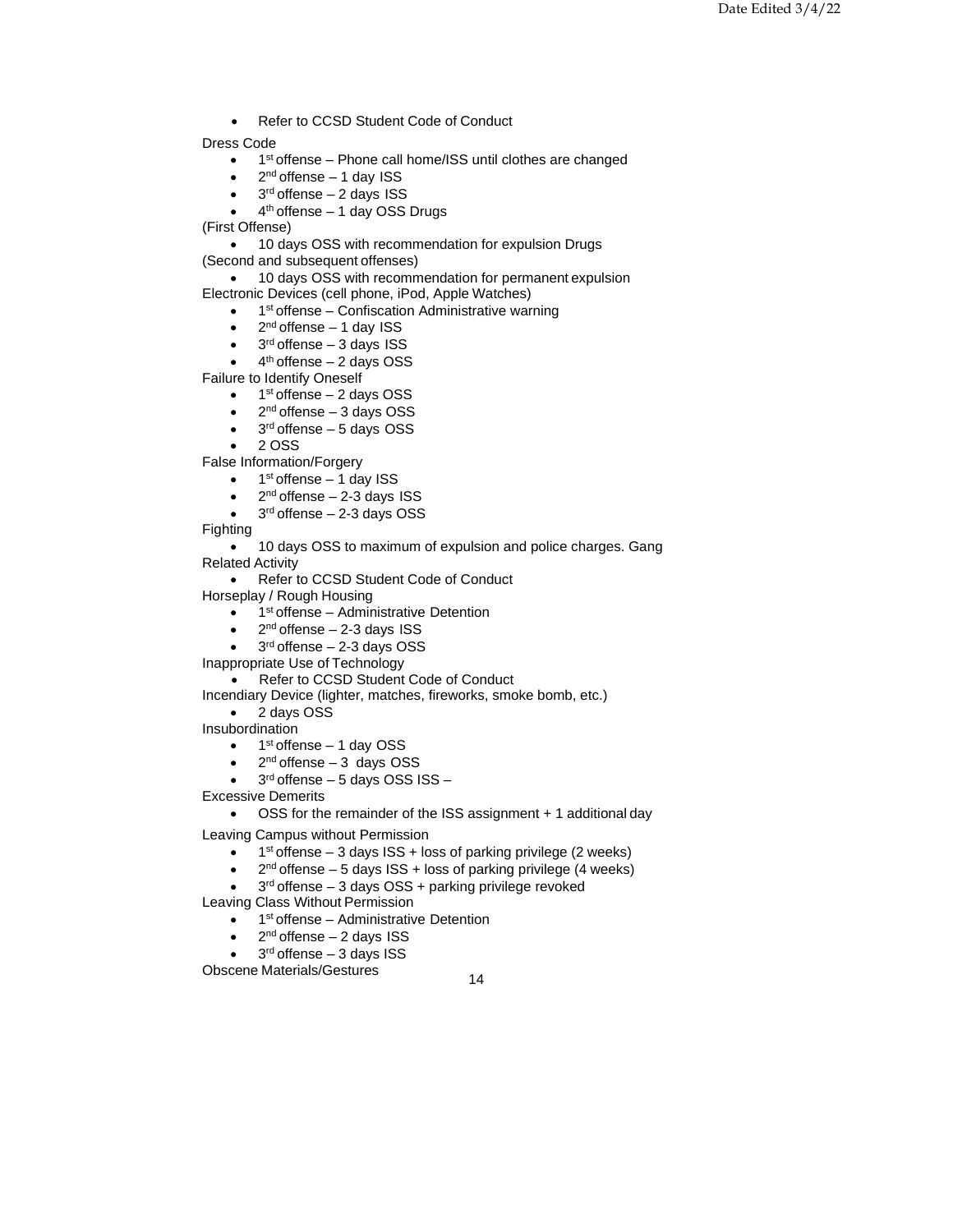Refer to CCSD Student Code of Conduct Physical Altercation

• 5 days OSS and possible police charges Profanity / Ethnically Offensive Language

Refer to CCSD Student Code of Conduct Skipping Class

• 1<sup>st</sup> offense - Administrative Detention

- $\bullet$  2<sup>nd</sup> offense 2-3 days ISS
- $\bullet$  3<sup>rd</sup> offense 3-5 days ISS

Tardy to School/Class

- 5 Cumulative Tardies Administrative Detention
- 10 Cumulative Tardies 1 day ISS
- 15 Cumulative Tardies 2 days ISS
- 20 Cumulative Tardies 3 days ISS

• 25 Cumulative Tardies - 5 days ISS and Parent Conference **Note:** Students who fail to go to the main office to receive their tardy consequences may receive additional administrative consequences

Teacher Detention – Failure to serve

• Administrative Detention

• Failure to serve Administrative detention will result in- 1 day ISS

Theft

• Refer to CCSD Student Code of Conduct

Threatening Behavior / Intimidation

• Refer to CCSD Student Code of Conduct

Tobacco (or look-alike products, e-cigarette, vapor pen, etc)

- $\bullet$  1<sup>st</sup> offense 2 days OSS
- $\bullet$  2<sup>nd</sup> offense 5 days OSS
- $\bullet$  3<sup>rd</sup> offense 10 days OSS

Vandalism

• Refer to CCSD Student Code of Conduct

Verbal Altercation

- $\bullet$  1<sup>st</sup> offense 5 days OSS
- 2<sup>nd</sup> offense 10 days OSS + Remainder semester
- 3<sup>rd</sup> offense 10 days OSS + Remainder year

Weapon

• 10 days OSS with recommendation for expulsion

# DRESS CODE

The faculty and staff of Allatoona High School will uphold the Cobb County School District's **minimum standard of dress:**

1. Appropriate shoes shall be worn. (Slippers and other bedroom shoes are NOT permitted.)

2. Midriffs shall be covered. (Tops or crop tops may NOT show skin at the waist.)

3. Appropriate under-garments shall be worn and may NOT be visible. (Pants must be worn at the waist. "Sagging" is strictly prohibited.)

4. Strapless garments shall be worn with a jacket.

5. Tank-tops shall be worn with a jacket.

6. Appropriate tops, shorts, skirts, pants, and dresses as determined by the school administration, may be worn.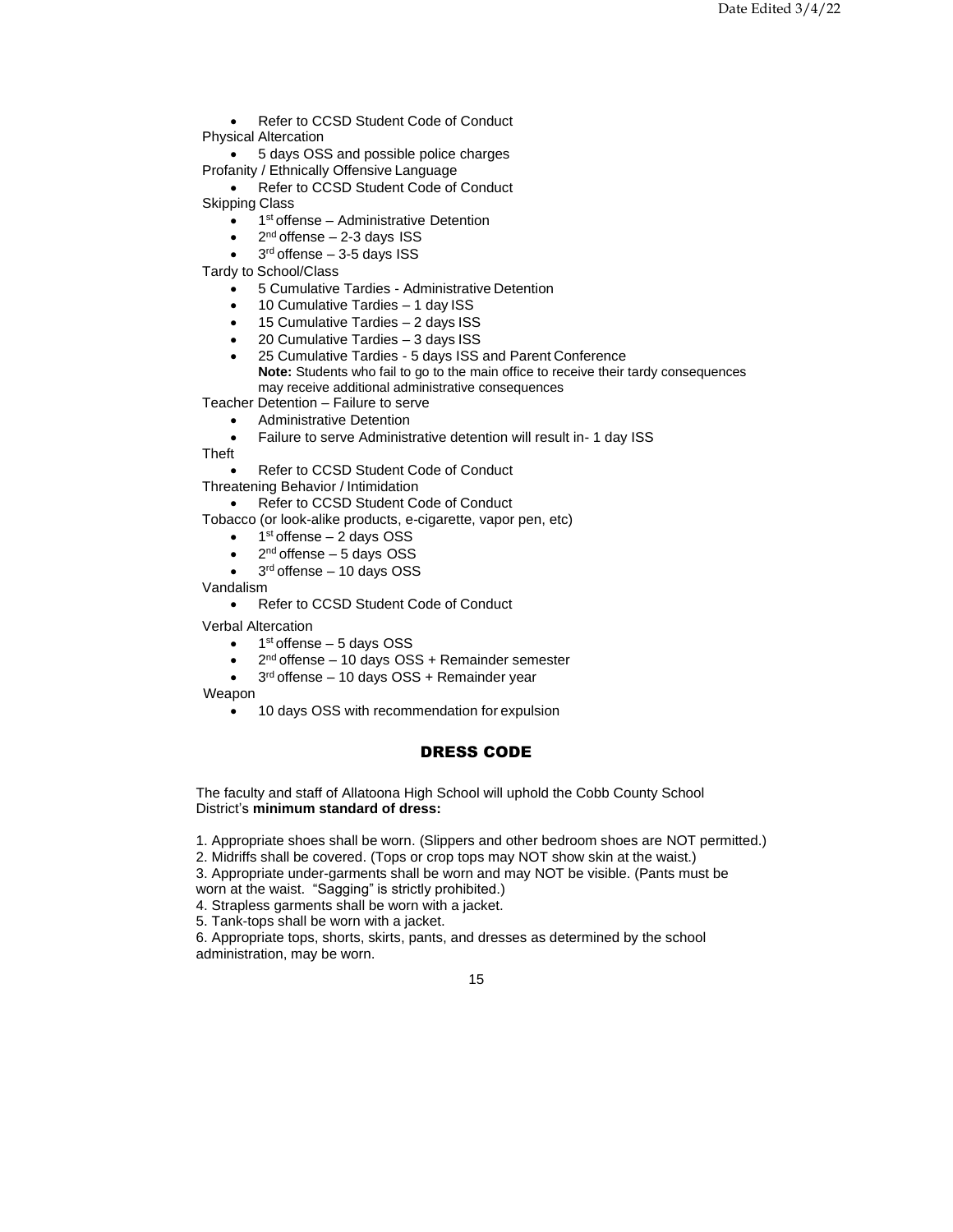a. Low-cut necklines, racer-back tops, or garments made of lace or sheer (seethrough) fabric that shows undergarments are NOT permitted.

b. Shorts, skirts, and dresses more than 5 inches from the top of the knee are NOT permitted.

c. Pants/jeans with holes above the knee are NOT permitted if skin is visible.

d. When leggings are worn, the top must be fingertip length.

7. No caps, hats, bandanas, sweatbands, scarves and/or hoods covering the head are to be worn in the school buildings during the school day unless there is a special activity during which they are deemed appropriate by the school administration. Administrators shall evaluate requests to wear coverings in accordance with sincerely held religious belief on a case-by-case basis. Hats may NOT be carried, and headbands should only be used to hold back hair from the face.

8. Clothing or ornamentation that does any of the following is prohibited:

a. Displays guns or advertises substances illegal for minors. (Clothing recognized as gang related, such as bandanas, shirts with gang references are strictly prohibited.)

b. Displays sexually suggestive phrases, designs, markings, or profanities.

c. Advocates, promotes, or suggests illegal activity.

- d. Defames, degrades or is offensive to a gender, race, color, religious creed, sexual
- orientation, national origin, ancestry, physical or mental impairment or culture.
- 9. Sunglasses are NOT permitted.

Allatoona High School supports the belief that students who maintain a high standard in appearance are more likely to achieve success. Clothing worn during the school week should reflect a commitment to academic excellence. All students shall maintain an acceptable standard of dress as outlined above. A doctor's note must accompany any medical reason to be out of dress code.

# **If in doubt, do not wear the outfit.**

# EARLY ARRIVAL/END OF DAY DISMISSAL

## **The school day officially begins for a student when he/she arrives on campus.**

<span id="page-15-1"></span><span id="page-15-0"></span>The building will be open by 7:15 a.m. for students who need to arrive early. Students must report directly to and remain in the cafeteria, media center, teacher tutoring until the 8:00 bell rings. If students arrive early to see a teacher (i.e. detention, make-up work, extra help), they must obtain a pass prior to arrival at school for their destination. A teacher, coach, or sponsor must always accompany students during any after-hour or weekend event. Students should not attempt to gain access to Allatoona High School after normal school hours or on weekends. The building is protected by a burglar alarm system, and any attempt to gain entry will result in the alarm being activated. Cobb County Police treat unauthorized entry as trespassing.

#### **Students may not be in the halls until 8:00 a.m.**

<span id="page-15-2"></span>**Students are not to be in the building AFTER 3:45 p.m. unless they are directly supervised by a faculty member.**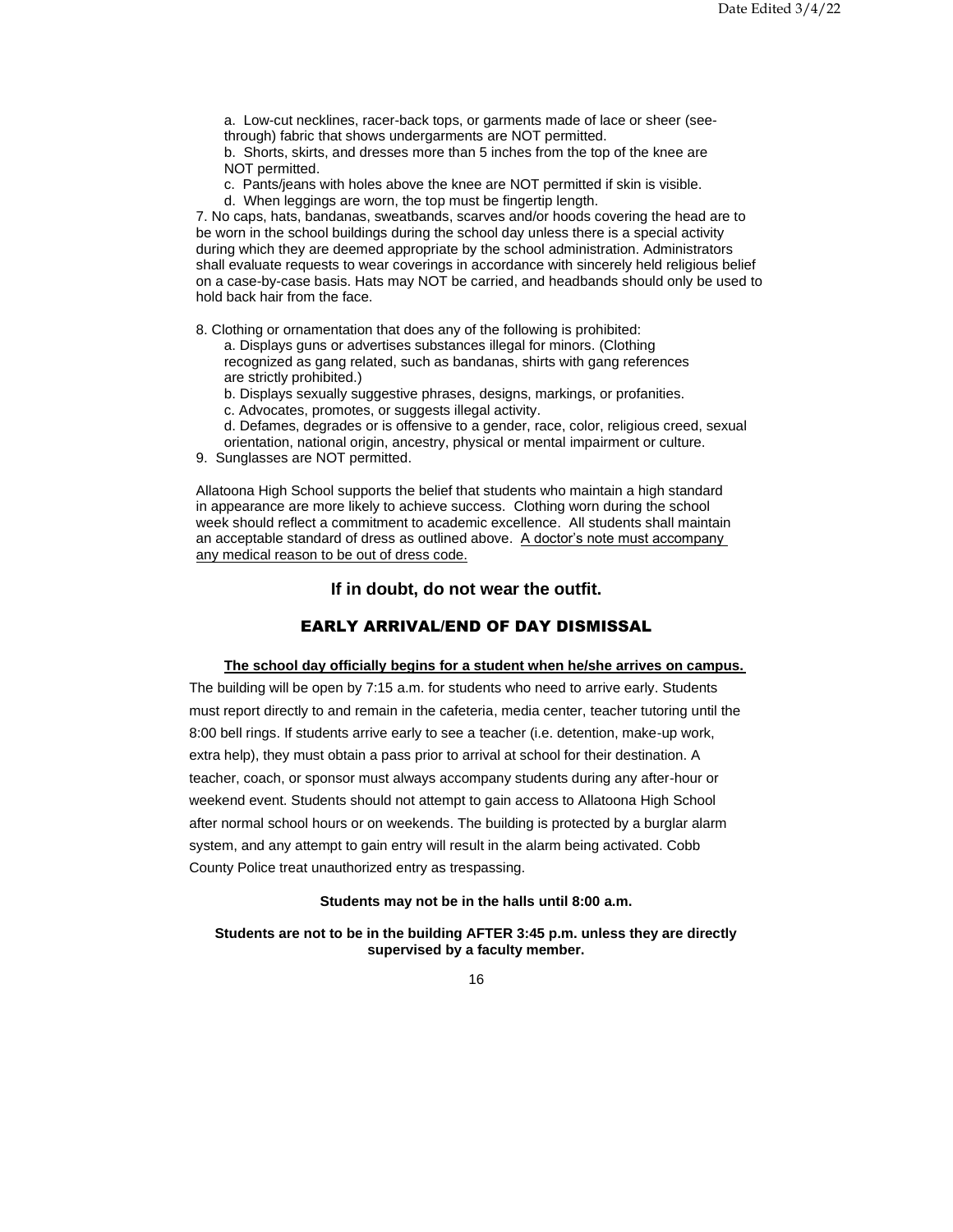# ELECTRONIC DEVICES 8:15am until 3:30 pm

Students are allowed to bring cell phones and personal devices (tablets, Smart watches, etc.) to school, but are limited as to when they can use the device. The administration and staff at Allatoona High School support the "Bring your own device," BYOD learning initiative. Students may use their devices in the cafeteria and courtyard. Students may NOT use their device in classrooms for personal communication. Students may not display or use any electronic device during class unless designated for a learning task by a teacher in their classroom on a specific day. Any device seen or heard during instruction not authorized by the teacher will be confiscated and turned in to the main office. Repeated violations constitute insubordination resulting in progressive disciplinary consequences. The confiscated item will only be released to the parent or guardian. Parents may pick up electronic devices after 3:30 p.m. on the day the item is collected and any day thereafter during regular office hours (7:45 – 4:00). Earbuds, headphones or air pods are not allowed on campus at any time or place.

# EMERGENCY DRILLS

<span id="page-16-0"></span>The safety and security of Allatoona students and staff is paramount. Allatoona High School is committed to creating a safe and secure environment. Throughout the year, various emergency drills will be conducted. Students are expected to participate and cooperate in a respectful and orderly manner with all administrative instructions.

# FEES AND FINES

<span id="page-16-1"></span>Students who have outstanding financial obligations will not be issued textbooks or other instructional materials until restitution is made. Students who do not pay for instructional resources issued specifically to them shall be denied the privilege of checking out additional materials or equipment until restitution is made. Students who have not made restitution by the tenth day of the semester will be sent to their administrator.

<span id="page-16-2"></span>**Seniors must meet all financial obligations prior to participating in graduation practice or the graduation ceremony.**

# GRADE ACCESS: PARENTVUE & STUDENTVUE

<span id="page-16-3"></span>ParentVUE and StudentVUE are websites that offer secure, private access to student information including assignments, grades, and attendance. Parents and/or students will receive their account activation key and setup instructions after signing a user agreement and verifying theiridentity.

**Note:** Parents must come in person to the main office with a valid ID. Account activation keys will not be issued by phone, email, mail, or fax.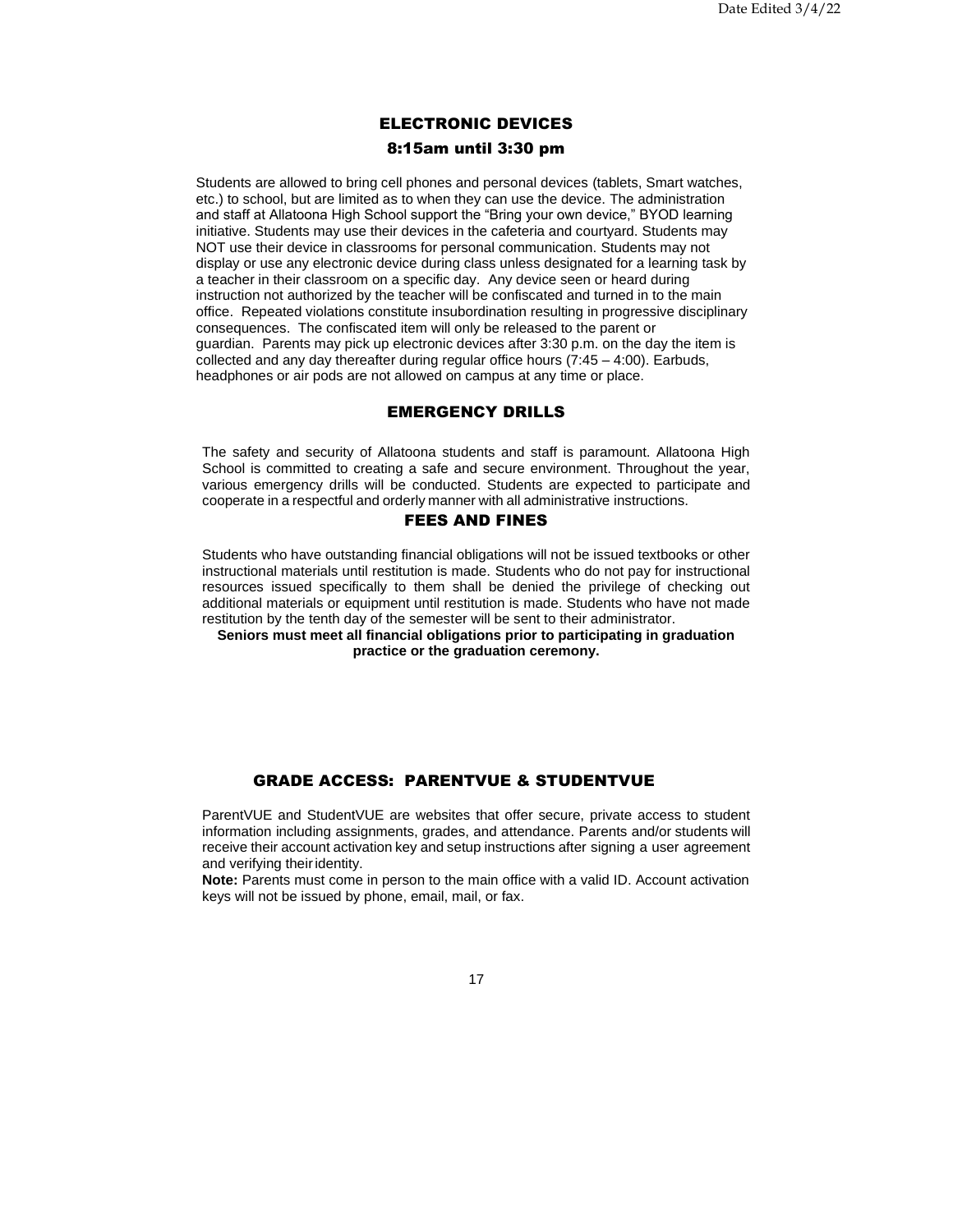# GRADING SYSTEM

<span id="page-17-0"></span>High schools in Cobb County use the following grading system:  $A =$ 

| 90 - 100      | $D = 70 - 73$      |
|---------------|--------------------|
| $B = 80 - 89$ | $F = 69$ and below |
| $C = 74 - 79$ | $l = Incomplete$   |

Any missed Final or EOC will be marked as a Zero. The student may be given up to 10 school days after the beginning of the next semester to satisfy the course requirements. If the work is not made up within 10 days the grade assigned for the course will stand. Students must take the EOC Milestone Assessment associated with certain courses in order to earn credit for the course. Students who do not take a required EOC test for any reason will receive a zero for the assessment and their grade will be figured based on that zero. This may affect eligibility for athletics and/or extra-curricularprograms.

#### <span id="page-17-1"></span>**CONDUCT GRADES**

Conduct grades are given each grading period. Proper citizenship development of students is as important as the academic training.

The following is a guide to conduct ratings:  $S =$ **Satisfactory** 

 $N =$  Needs Improvement  $U =$ **Unsatisfactory** 

#### <span id="page-17-2"></span>**QUALITY POINTS**

A student's Grade Point Average (GPA) is based on quality points awarded for each grade earned in each course taken. Refer to CCSD Admin Rule IHA-R for a list of courses and quality points.

# **GRADUATION**

<span id="page-17-3"></span>Graduation requirements can be found at the Cobb County School District website under Board Policy Manual in Administrative Rule IHF-R. High School Graduation Assessment requirements can be found in the Georgia Board of Education Rule 160-3-1-.07 at [www.gadoe.org.](http://www.gadoe.org/) Students who are planning to attend a school other than a Georgia public institution should check the specific requirements of the school they wish to attend.

# <span id="page-17-4"></span>**HONOR GRADUATES**

To be an Honor Graduate, a student must have a minimum of a 3.500 GPA at the end of the senior year. Grade point averages will NOT be rounded up to determine Honor Graduates.

#### <span id="page-17-5"></span>**VALEDICTORIAN/SALUTATORIAN**

- To be eligible, graduating seniors must have attended Allatoona High School for at least 2 full years
- If two or more eligible students earn exact equivalent Grade Point Averages (GPA's), each may be recognized with valedictory honors.
- GPA's will be calculated to the thousandth to determine each student's class rank
- The valedictorian (class rank 1) and salutatorian (class rank 2) will be determined by the GPA at the end of the senior year.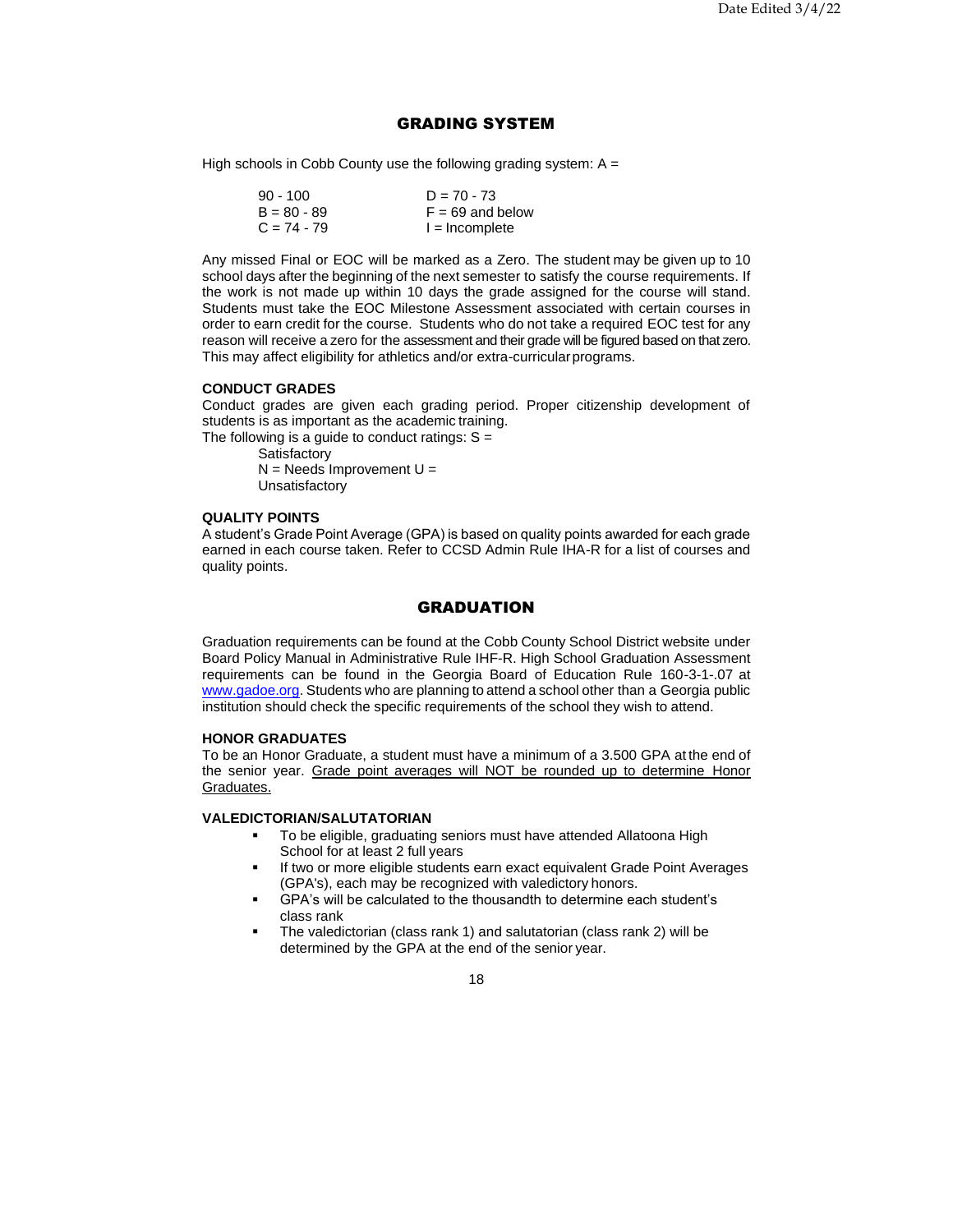# HALL PASSES

<span id="page-18-0"></span>Any student who is out of his/her classroom during a class period must have his/her student handbook with the designated HALL PASS pages filled out and signed. The hall pass must include the destination, the date and time student left class, and the teacher's signature. Students found out of class or lunch without a pass will be subject to disciplinary action. **It is the**

**student's responsibility to get a pass before leaving class.** Teachers will refrain from writing passes during instructional time unless absolutely necessary. Unauthorized use of any school pass, form, or document will result in disciplinary action.

#### HOMEWORK

<span id="page-18-1"></span>Homework is an essential part of the learning process. Students are encouraged to use their student handbook to record homework assignments, and parents are encouraged to emphasize the importance of homework by asking about homework daily and checking for completeness. Some assignments are long-range in nature and require planned study or library time. Parents can support students by helping them plan ahead and organize tasks into manageable segments. This type of organization can reduce stress and improve the quality of student work.

## <span id="page-18-2"></span>**PARENT REQUESTS FOR HOMEWORK**

If a student is going to be absent for four (4) or more days due to illness or family emergency, a parent may call the counseling office to request their child's homework. Teachers must be given 24-hour notice for requested work. Parents may pick up their child's homework in the counseling office during regular school hours. Homework requests can be made by calling 770-975-6503 x 701008.

## HONOR ROLL

<span id="page-18-3"></span>Allatoona recognizes academic achievement by recognizing students who have a cumulative GPA of 4.0 & up (Principal's Honor Roll) and students who have a cumulative GPA of 3.5 – 3.99 (Honor Roll).

# HOSPITAL/HOMEBOUND PROGRAM

<span id="page-18-4"></span>Hospital/Homebound (HHB) refers to those instructional services made available to a student who is able to participate in educational instruction but a physician anticipates the student will be medically unable to attend school for a minimum of ten consecutive days or equivalent on a modified calendar, or intermittent periods of time throughout the school year. See your school counselor for more information.

## INTERNET/NETWORK USE

<span id="page-18-5"></span>Students must practice responsible use of all technology resources. Students who violate District/School policies, Rules or regulations governing the use of the District 's Technology and network resources may have their network privileges suspended or revoked and will be subject to District Administrative Rules applying to student conduct. (Reference District Code of Conduct: JICDA-M and Administrative Rule IJNDB).

# LEARNING COMMONS (Media Center)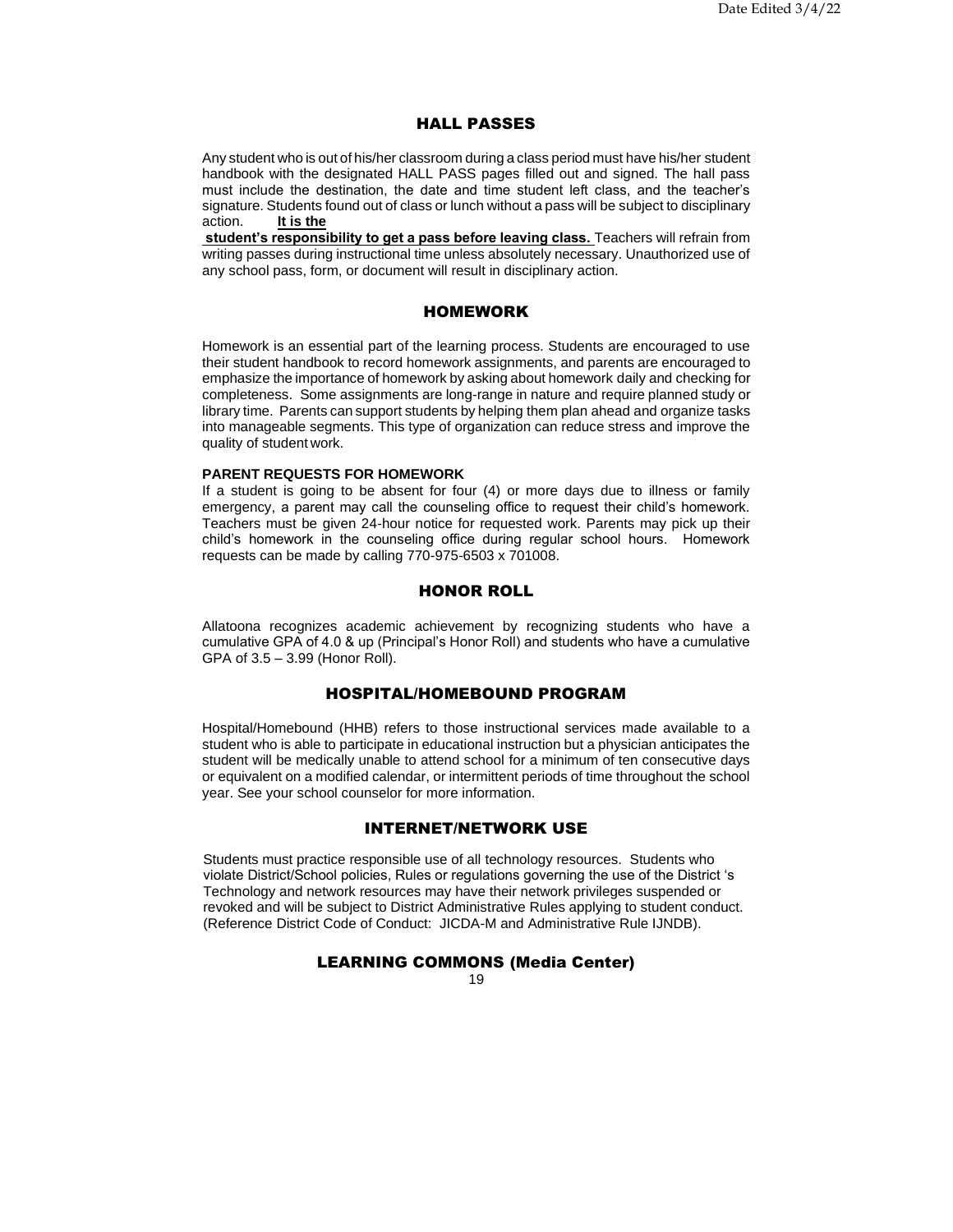Hours: Monday through Friday 7:15- 4:00

Students are invited to use the Library before and after school (pass not required). A teacher-issued pass (signed agenda, one agenda per student) is necessary for admittance to the library during the school day. Students may visit during their lunch period if they have picked up a lunch pass before the beginning of 3<sup>rd</sup> block. Forty computers are available in the Library for research and/or class assignments. All students should abide by the Cobb County/Allatoona High School policies regarding the use of technology. Printing from computers (black & white) is available for school related assignments. Students may use the Creativity Room (butcher paper, die cuts, art materials) for school related projects. A student led book club, the Bookaneers, meets regularly throughout the year. Contact Mrs. Cochran if interested.

-Cobb Digital Library (MackinVIA) is available 24/7 at [www.cobb.mackinvia.com](http://www.cobb.mackinvia.com/)

School: Allatoona User ID: firstname.lastname Password: network password (school computer)

Destiny library catalog is available 24/7 Check out up to 10 books/magazines for 3 weeks Return and/or renew books responsibly. We do not charge overdue fines. Create a Destiny account and renew books from home**.**

# **LOCKERS**

<span id="page-19-0"></span>Students will be issued lockers upon request during the first 10 days of school. Lockers will be issued only to students who return required documents/forms contained in the Cobb County Student Folder. The school reserves the right to enter and search any school locker at any time. Each student is responsible for any item in his/her locker or any defacement of the locker. Students will be charged for the defacement of lockers. Students should not share their locker or locker combination with anyone.

## LOST AND FOUND

<span id="page-19-1"></span>If you have lost an item, check in the main office. Lost items, including textbooks, should be turned in to the main office. Unclaimed textbooks will be returned to the appropriate department chair.

# MAKE-UP WORK POLICY

<span id="page-19-3"></span><span id="page-19-2"></span>All missed assignments may be made up for any absence or specific discipline consequences. Teachers will determine the time and place of make-up work and also the design of make-up tests. It is the student's responsibility to request make- up work from his/her teachers after each absence.

# MEDICAL ATTENTION AND CLINIC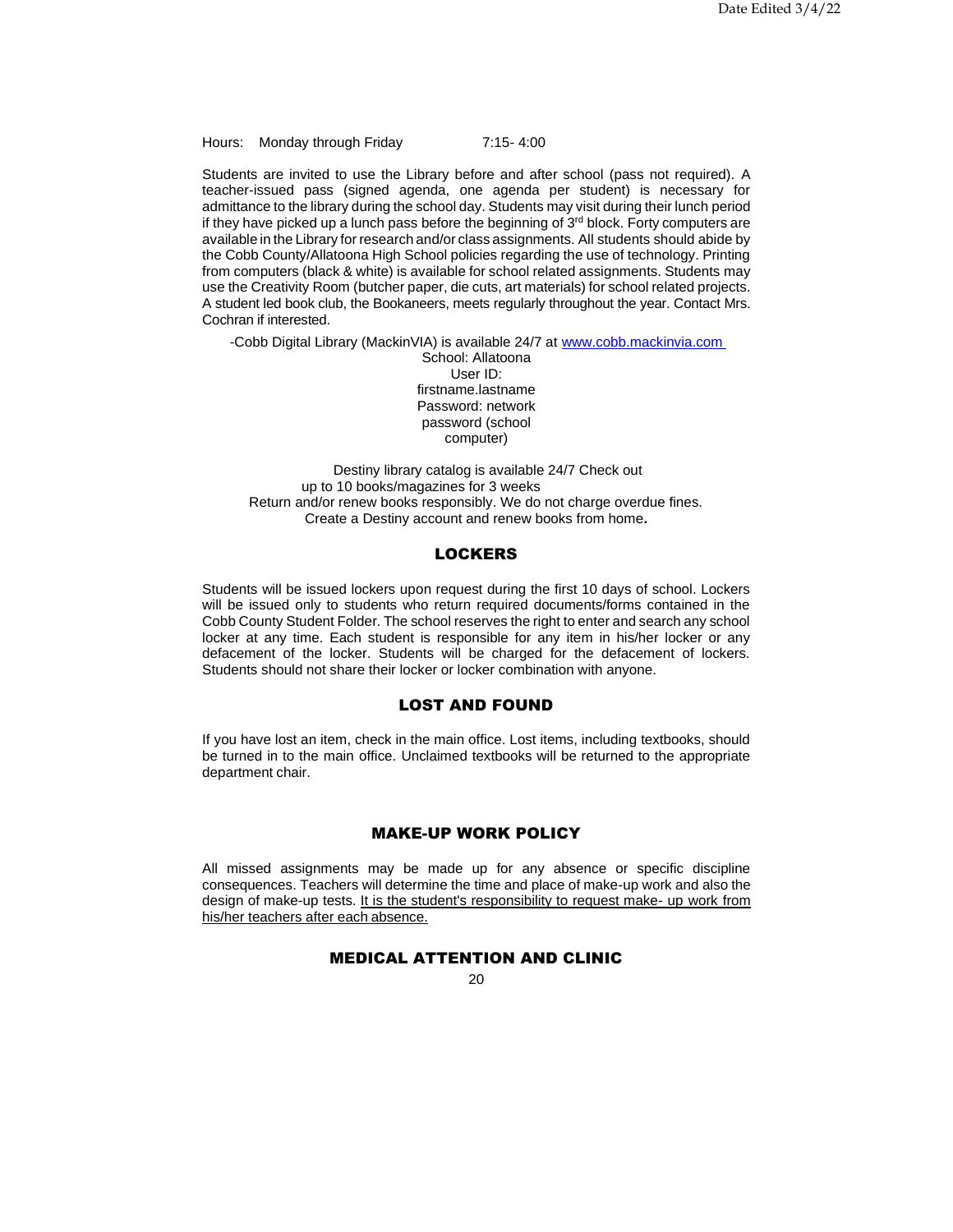The Clinic, located in Room 2203, is staffed by a nurse.

- The clinic does not supply medications.
- Limited first aid is administered in accordance with Cobb County School District policy.
- If a student becomes ill after arriving at school, he/she should notify the teacher and get a pass to go to the Clinic where a call will be made tohis/her parent or guardian.
- All students must have an emergency card on file with a name and number of an alternate person to be contacted in case a parent or guardian cannot be reached in an emergency. We ask parents and/or guardians when going out of town to provide caretakers with written authorization to make medical decisions and authorize dismissal from school. A copy of this authorization with contact information should be forwarded to the PPOoffice.

# <span id="page-20-0"></span>**PRESCRIPTION MEDICATION AT SCHOOL (Admin Rule JGCD-R)**

Students may not transport prescription medications to and from school. Prescriptions must be in the original container and must be brought to school by an adult and accompanied by an "Authorization to Give Medication" form

(JGCD-2). Medication in unlabeled containers or bags and/or without proper authorization will not be accepted or dispensed by school personnel. Questions regarding medication can be directed to the clinic.

# <span id="page-20-1"></span>**OVER-THE-COUNTER (OTC) MEDICINE (Admin Rule JGCD-R)**

High school students may carry OTC medication on their persons for their personal use; however, the medication must be in the original manufacturer's container. Students may not share, sell, distribute, or possess with the intent to distribute any medication.

# PARKING

<span id="page-20-2"></span>Each student who chooses to park a vehicle at a Cobb County high school must purchase a parking permit. Students must sign a parking contract (CCSD Parking Permit Application and Vehicle Registration Form), provide proof of insurance, and receive a parking decal to park on campus. The cost for parking for the 2020-2021 school year is \$50 per semester. An additional decal for a second car may be purchased for \$5.00. Parking decals issued to students are good for that student and that car only. Students may not transfer a decal to another student or another car. Students without a decal or who are illegally parked will be ticketed and towed.

#### <span id="page-20-3"></span>**EMERGENCY ONE-DAY PARKING PERMIT**

Available in Admin. 2 for \$1 with proof of insurance and valid driver's license. Students will be allowed to park on a daily rate for a maximum of seven (7) days in one semester after which a parking decal must be purchased.

#### <span id="page-20-4"></span>**PARKING FEES AND FINES ARE SUBJECT TO CHANGE**

# **First semester: Parking decal prices**

(Decals Sold Between)

| August–September | \$50.00 |
|------------------|---------|
| During October   | \$45.00 |
| During November  | \$40.00 |
| During December  | \$30.00 |

#### <span id="page-20-5"></span>**Second semester: Parking decal prices**

| (Decals Sold Between) |         |  |
|-----------------------|---------|--|
| January-February      | \$50.00 |  |
| During March          | \$45.00 |  |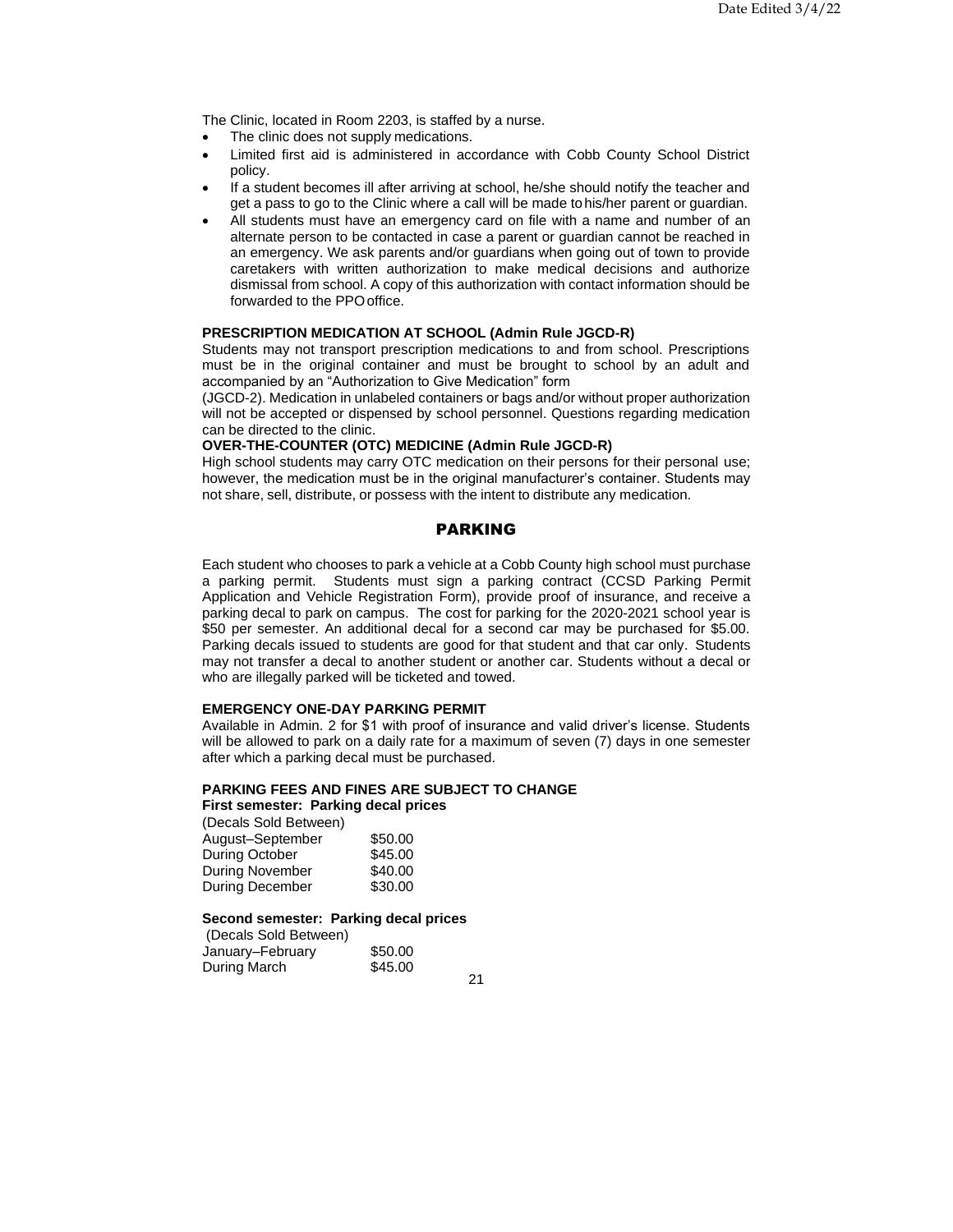During April \$40.00 During May \$30.00

Students will lose parking privileges if they violate their parking contract. Parking privileges can be suspended for excessive tardies, leaving campus without permission, or truancy.

The number of available student parking spaces is limited. When demand increases, priority will be given to students on school related work programs, seniors, and juniors respectively. Any additional student parking spaces will be issued on a lottery system by grade level.

Student parking permits for available parking spaces will be issued upon application and payment of parking fees. No refund will be made for any days the student does not attend school in the current semester.

Parking Fines/Tickets

Non-Moving Violation – 1st Offense \$10.00 plus \$1.00 per day for each day not paid. Non-Moving Violation – 2nd Offense \$20.00 plus \$1.00 per day for each day not paid. Third & Subsequent Violations - \$30.00 plus \$1.00 per day for each day not paid. Moving Violation – 1st Offense \$20.00 plus \$1.00 per day for each day not paid. Moving Violation – 2nd Offense \$25.00 plus \$1.00 per day for each day not paid. Emergency One Day Parking Permits

\*\*\*If you have a decal but need to drive a different car, you must purchase a one-day permit for \$1.00 or an additional permit may be purchased for a second car for \$5.00 with proof of insurance.

## PROMOTION/RETENTION

<span id="page-21-0"></span>A student will be retained if he/she does not earn enough credits to advance with the graduating class with whom he/she entered as a ninth grader. To be promoted, students must meet these requirements:

**10th grade** – earn 5 or more credits including 1 full credit in English, math, and science

**11th grade** – earn 10 or more credits including 2 full credits in English, math, and science

<span id="page-21-1"></span>**12th grade** – earn 16 or more credits including 2 full credits in English, math, and science and have completed three years in high school.

## REPORT CARDS

Grades are reported to parents at 6-week intervals. Parents can use ParentVue to view attendance and grades throughout the year online

## SCHEDULE CHANGES

<span id="page-21-3"></span><span id="page-21-2"></span>**Schedule Changes will be made during the first ten days of each semester for the following reasons only:**

- Student does not have proper prerequisites
- A senior must have another course to graduate
- A data entry/computer error was made
- The student has already received credit for the course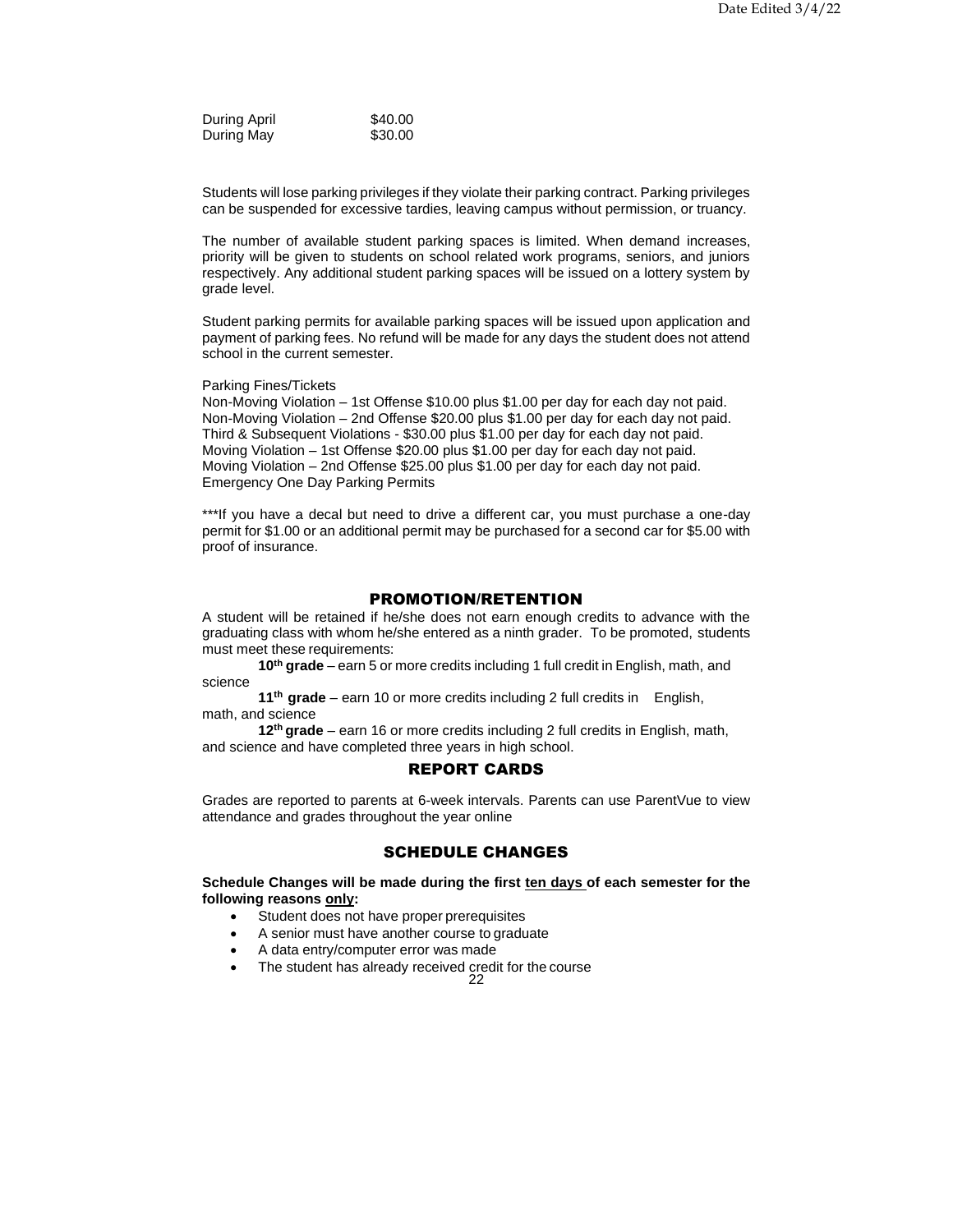• Class size does not meet state requirements *According to Cobb County Policy (IHA-R), students who drop a course after the 10th day of the semester will receive a grade of "10" for the course.*

# SCHOOL INSURANCE

<span id="page-22-1"></span><span id="page-22-0"></span>School insurance is available to all students. A packet is available for each student on the first day of classes. Purchase of this program is optional.

## SOCIAL NETWORKS/CHAT ROOMS

Students are not permitted to use school technology devices to access chat rooms and/or social networking sites (Facebook, Twitter, Instagram, etc.) during the school day. In addition, students shall not use technology resources to distribute or display inappropriate material. School administration reserves the right to issue additional disciplinary consequences.

# STUDENT CLUBS AND ORGANIZATION

<span id="page-22-2"></span>Allatoona High School offers a variety of extracurricular activities in which students may participate. A Club Expo will be held in July prior to the first day of school (during Buccaneer Bash) to provide parents and students with information about clubs and activities that are available. Students are encouraged to join clubs and be active in school organizations. Activities may be added or discontinued based on student interest.

# STUDENT IDENTIFICATION CARDS

<span id="page-22-3"></span>All students will be issued a student identification card which must be carried at all times. Failure to present the ID card when requested will result in disciplinary consequences. **Students must present their ID card every time they arrive late to school or class or when checking in whether excused or unexcused.** Student identification cards may be required for admittance to school activities. Lost identification cards can be replaced for a fee of\$5.00.

# STUDENT PERSONAL INFORMATION CHANGES

<span id="page-22-5"></span><span id="page-22-4"></span>All families must provide the school with a current address, guardian information, and telephone number. In the event a change needs to be made to this information, the parent must provide proof of the new information to the school counseling office.

#### TARDY PASS PORTS

Allatoona High uses an automated late arrival system for students who are tardy to class. There are four (4) Tardy Pass Ports in the school, each consisting of an ID scanner and pass printer. The stations are located at the bottom of the Grand Staircase, outside Admin 4, on the back 2200 hallway by the science workroom, and in the Attendance Office. Students must have their student ID to use the Tardy Pass Ports. Students without an ID must report to the Attendance Office.

proceed immediately to the main office. Stuggents should not tamper with the Tardy Pass Students must follow the directions printed on each tardy pass. Warning passes direct students to present the pass to their teacher. Consequence passes direct students to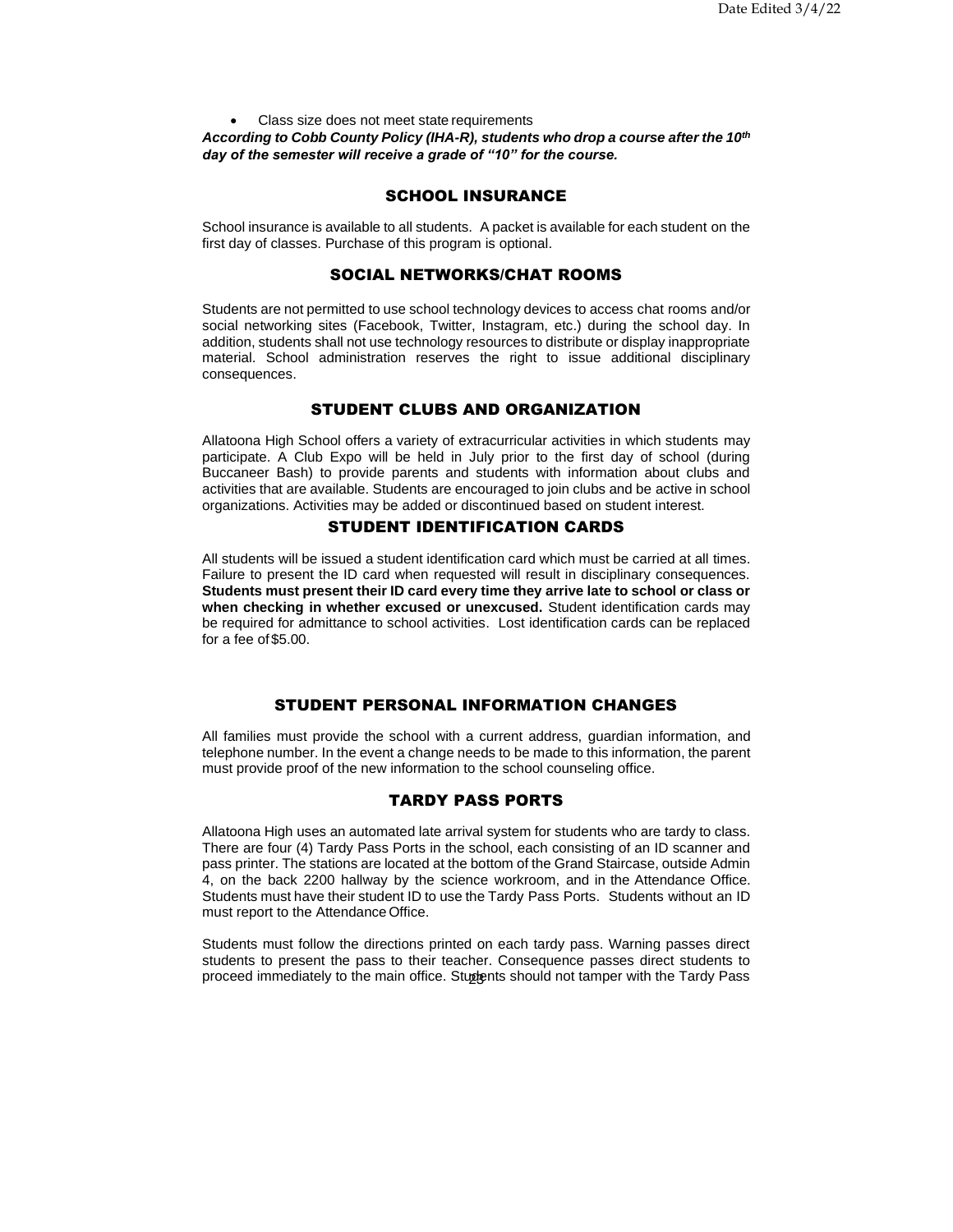Ports, but should report any system that is not working correctly.

# TESTING INFORMATION

<span id="page-23-0"></span>The **2021-2022 Cobb County School District System-Wide Testing Schedule** can be accessed online at [www.cobbk12.org](http://www.cobbk12.org/) by clicking on CALENDARS in Quick Links. **END OF COURSE MILESTONE ASSESSMENTS (State Board of Education)** The Cobb County School District administers the Georgia Department of Education End of Course (EOC) Milestone Assessments to provide a fair and accurate measurement of student learning of essential skills and knowledge in the following courses:

American Literature/Composition Biology United States History **GSE** Algebra

# **Allatoona High AP, ACT & SAT school code: 110057**

# **TEXTBOOKS**

<span id="page-23-1"></span>Students are responsible for protecting textbooks from loss, theft and damage. Students will be charged for texts that have been lost, stolen or damaged. Damage to the book id bar code will be assessed at the full price of the textbook. Damages that render a book unfit for use will be assessed at the full price of the textbook. No textbooks will be issued to students until payment has been made**.** In no case shall a student be eligible to participate in graduation ceremonies until all debts are cleared. Transcripts shall not be sent to postsecondary schools until students have paid all debts.

# UNAUTHORIZED AREAS

<span id="page-23-2"></span>Parking areas, all stadiums, the bus-loading area, and any other areas not directly supervised are off limits to students during the school day. Students found in these areas will face disciplinary consequences.

- The parking lots are off limits during the school day. Students should leave their cars immediately upon arrival at school.
- Faculty workrooms, restrooms, and faculty dining areas are restricted to faculty use only.
- Students are not to go in the gym or locker rooms unless directly supervised by a coach/staff member.

Consequences range from Administrative Detention to out of school suspension.

#### *The school building is considered unauthorized after 3:45 p.m. unless supervised by a staff member.*

# VALUABLES

Students are expected to bring to school only the items of personal property necessary for participation in class or extra-curricular activities. Items that are considered potentially dangerous or disruptive to school procedures will be confiscated. Students are strongly encouraged not to bring high theft items to school.